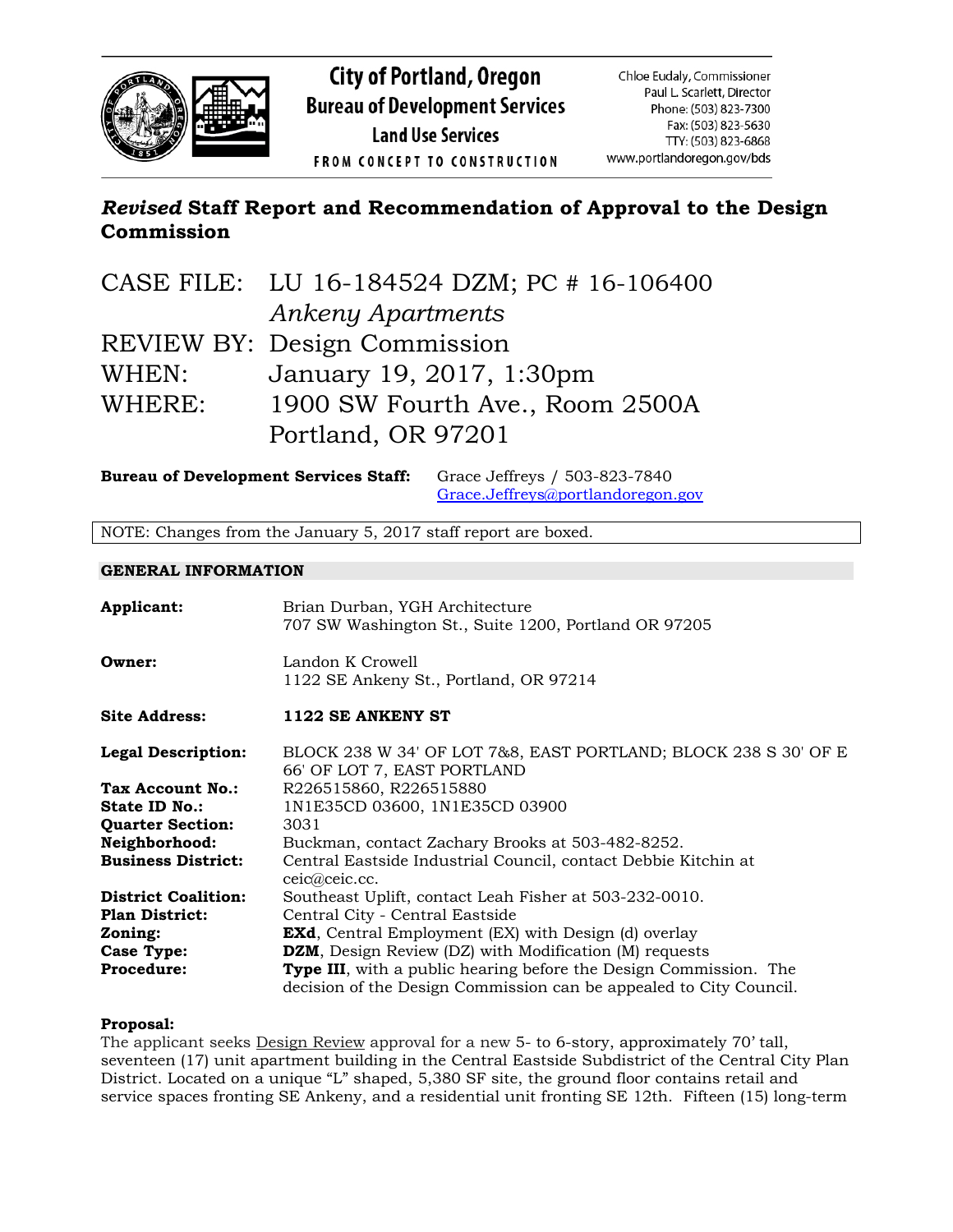bike parking spaces are proposed in two secure rooms on the ground floor; the remaining thirteen (13) required long-term bike spaces will be located within the units. Flow-through stormwater planters are proposed at ground and second levels. Proposed materials include: white textured plaster skim coat and steel panels at the ground floor, flat-lock zinc panels in two sizes and 3-coat plaster render above, stainless steel cable mesh, aluminum-clad windows, and solar panels. Additional reviews are requested:

A Modification is requested to *Long-term Bike Parking Standards* (33.266.220):

- To reduce the required bike parking spacing from 2'-0" to 1'-6" for 11 vertically hung spaces in the ground floor secure rooms; and,
- To reduce the rack requirement of a high security, U-shaped shackle lock spanning the frame and one wheel, to allow the u-lock to reach just one wheel for the in-unit racks.

An Exception is requested to *Window Projections into the Right-of-Way* (OSSC/32/#1)

• To increase the maximum width of the oriel projections from 12' to: 15'-9.5" on SE Ankeny, and 14'-8" on SE 12th.

Design review is necessary because the project proposes new development within a design overlay zone, per section 33.420.041 of the Portland Zoning Code.

#### **Relevant Approval Criteria:**

In order to be approved, this proposal must comply with the approval criteria of Title 33 of the Portland Zoning Code. The relevant approval criteria are:

- Central City Fundamental Design Guidelines
- Special Design Guidelines for the Design Zone of the Central Eastside District
- Modifications Through Design Review, 33.825.040

# **ANALYSIS**

#### **Site and Vicinity:**

The proposal is located on a 5,380 SF square foot, "L" shaped site located in the Central City Plan District, within the Central Eastside Subdistrict. The site is comprised of two mid-block lots with abutting rear lot lines. The lot fronting SE Ankeny contains a one and one-half story house constructed in 1903 which is proposed to be demolished. The lot fronting SE 12th currently sits vacant.

The site wraps two lots on the corner not owned by the applicant, both of which contain houses constructed in 1904. The remaining 3 lots south of the site along SE 12th contain houses that have been identified as having potential historical and architectural significance, and are listed on the City of Portland's Historic Resource Inventory (HRI). 135, 127 and 121 SE 12th were all built in 1894 & 1895, and were constructed in the Queen Anne Vernacular style.

The site is bordered by SE 12th Avenue [Transit Access Street, Traffic Access Street, City Bikeway, City Walkway, and Community Corridor] and SE Ankeny Street [City Bikeway and Local Service for other modes of transport], and is not located in a pedestrian district. The site is conveniently located close to bus routes along SE 11th and SE 12th, and N Burnside and NE Couch. Ankeny Street and 12th Avenue both begin to drop in elevation as they head West or South; however, they do so at a relatively equal rate, creating similar elevations for both mid-block street elevations of the site.

This site has excellent mass transit proximity. Three bus lines run east along Burnside and inversely west on Couch, just one and two blocks away respectively. A bus line also runs north on 12th Avenue with a stop one block away, and south on 11th Avenue with a stop less than a block away. The streetcars on Grand and MLK are also only six and seven blocks to the west.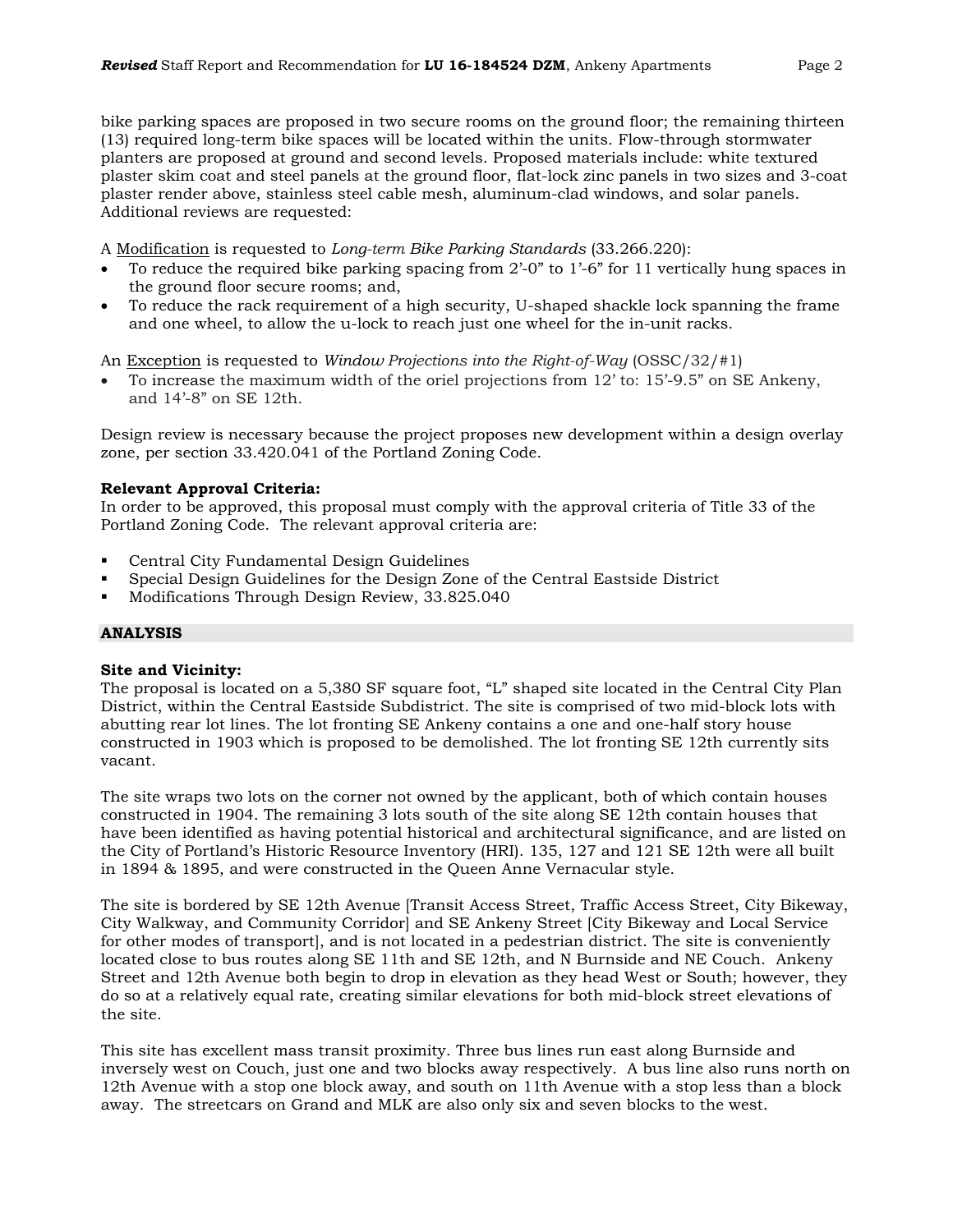The area around the site contains a mix of residential building types, from long existing singlefamily dwellings (some of which have been converted into business uses), to newer multi-story mixed-use housing buildings. The later becoming the dominant new development in the immediate area as the housing demand in Portland increases and available land decreases, with four new multi-unit residential buildings a block away. The site is a block south of the Burnside and Sandy intersection, an area with a revitalized and lively commercial presence that continues west along both Burnside and Couch.

#### **Zoning:**

The Central Employment (EX) zone allows mixed uses and is intended for areas in the center of the City that have predominantly industrial-type development. The intent of the zone is to allow industrial and commercial uses which need a central location. Residential uses are allowed, but are not intended to predominate or set development standards for other uses in the area.

The "d" overlay promotes the conservation and enhancement of areas of the City with special historic, architectural or cultural value. New development and exterior modifications to existing development are subject to design review. This is achieved through the creation of design districts and applying the Design Overlay Zone as part of community planning projects, development of design guidelines for each district, and by requiring design review. *In addition, design review ensures that certain types of infill development will be compatible with the neighborhood and enhance the area.*

The Central City Plan District implements the Central City Plan and other plans applicable to the Central City area. These other plans include the Downtown Plan, the River District Plan, the University District Plan, and the Central City Transportation Management Plan. The Central City plan district implements portions of these plans by adding code provisions which address special circumstances existing in the Central City area. The site is within the Central Eastside Subdistrict of this plan district.

**Land Use History:** No prior land use reviews were found.

**Agency Review:** A "Request for Response" was mailed **August 10, 2016**. The following Bureaus have responded with no issues or concerns:

- **Fire Bureau** (Exhibit E.1)
- **Site Development Section of BDS** (Exhibit E.2)
- **Life Safety Section of BDS** (Exhibit E.3)
- **Water Bureau** (Exhibit E.4)
- **Bureau of Environmental Services** (Exhibit E.5a and E.5b)

The **Bureau of Parks-Forestry Division** responded with the following comments related to permitting (Please see Exhibit E-6 for additional details):

*Proposed Street Tree Removal and Required Mitigation (11.50.040). Based on the proposed development it appears that a pear tree adjacent to 113 SE 12th Ave is proposed for removal. Since this tree is partially or wholly adjacent to 113SE 12th Ave, written permission from this properties' owner is needed to permit removal. Due to the species and condition of the tree no mitigation will be required if the tree is permitted to be removed.* 

*Land Use Staff note: The revised proposal has been revised to preserve this Pear tree.*

**The Bureau of Transportation Engineering** responded twice, culminating with the following comments (Please see Exhibit E.7a and E.7b for additional details):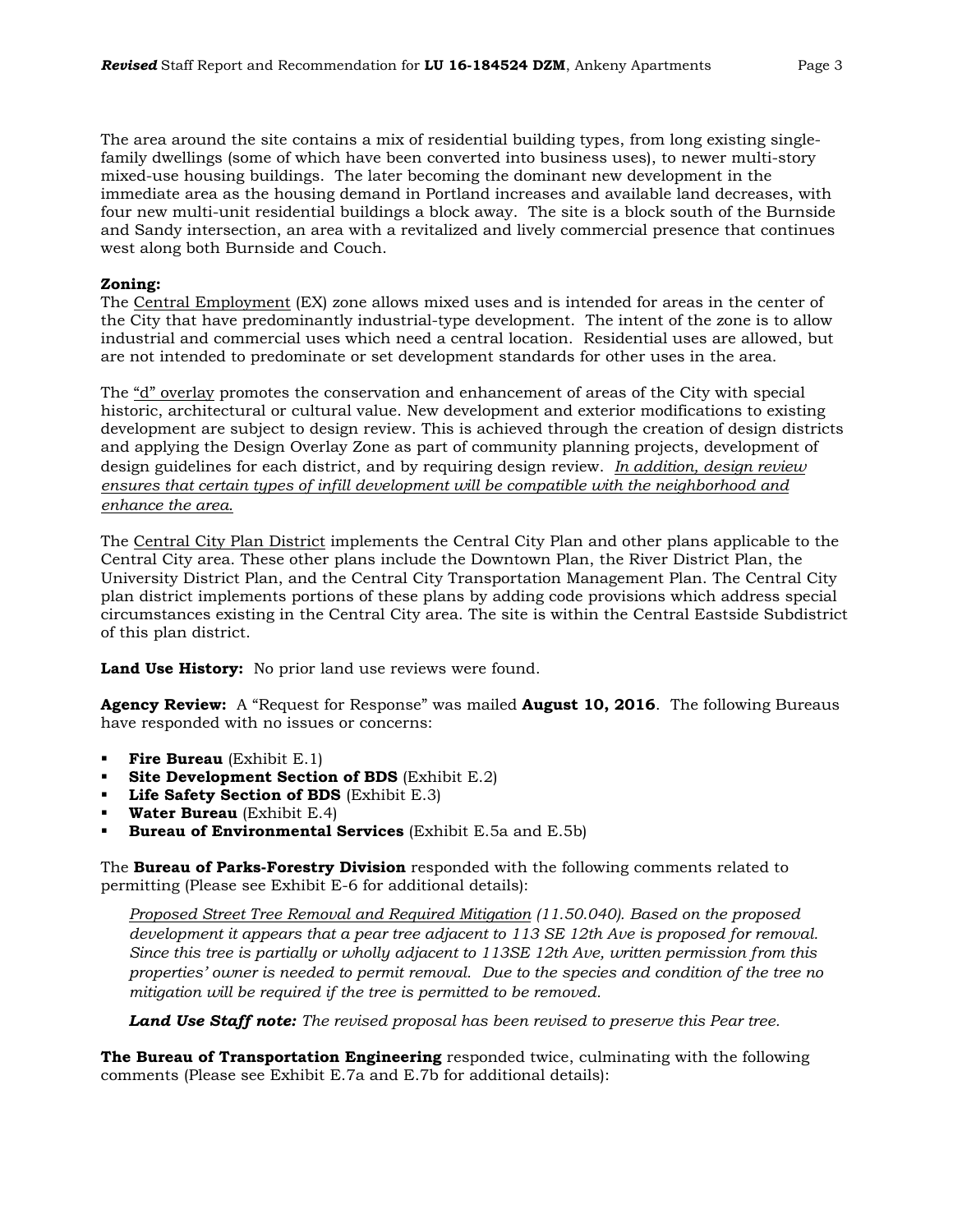*Oriel Window: The project includes window projections along/over the site's SE Ankeny and SE 12th Ave frontages. These projections must be review pursuant to the BDS Code Guide – Window Projections into Public Right-of-Way (OSSC/32/#1). The applicant has submitted adequate information for the City's review of the projections – all dimensional limitations are satisfied except one; the applicant is seeking an exception to the 12-ft wide maximum width limitation. The proposed 15'-9.5" projection over SE Ankeny and the proposed 14'-8" projection over SE 12th*  Ave are acceptable to PBOT – *given the angled projection of both windows, the overall impact of the additional widths is minimized.*

*Utility Vault Location: The applicant has indicated early communications with PGE about the proposed building's power needs. PGE is generally supportive of a pole-mounted transformer, in this case. Accordingly, no below grade transformer vault is necessary and no further review from PBOT is warranted.*

*PBOT has no objections to the proposed (design review for this) project.* 

**Neighborhood Review:** A Notice of Proposal in Your Neighborhood was mailed on September 8, 2016. A total of two written responses were initially received from either the Neighborhood Association or notified property owners in response to the proposal:

- Jeff Burns, 9/18/16, stating concerns with the proposal, including: Zero lot-line setbacks on all sides, 50+ height and massing in relation to adjacent houses, quality of the visible side walls, safety of driveway access on both streets, activeness of frontages, concern with solar panel cladding, and the lack of applicant's engagement with neighbors and neighborhood association (Exhibit F.1).
- Mary Roberts and Michael J. Beglan, 9/27/16, Stating concerns regarding the relation to the adjacent neighborhood and context, the scale of the proposal, and the safety of pedestrians on adjacent sidewalks (Exhibit F.2).

At the September 22, 2016 hearing, seven (7) neighbors signed up for public testimony noting opposition of the proposal, and three (3) people signed up for public testimony noting support of the proposal, including the owner, his construction manager, and a person living at NE  $155<sup>th</sup>$ . Additional written testimony was received from

At the December 1, 2016 hearing, three (3) neighbors testified in opposition of the proposal, and two (2) people testified in support of the proposal, including the owner and his construction manager.

At the January 5, 2017 hearing, five (5) neighbors testified in opposition of the proposal, and two (2) people testified in support of the proposal, including the owner and his construction manager.

# **Procedural History:**

The first Design Review (DZ) hearing was held on October 6, 2016. The Staff Report recommended denial. The Design Commission advised that a Design Advice Request hearing prior to submitting for Design Review would have been very helpful given the unusual shape and size of the site, as well as the extreme juxtaposition with the existing context.

The Commission commended the ambitious goal of Net Zero energy; however, they had major concerns that numerous aspects of the proposal did not yet meet the design guidelines, including:

1. *Design Guidelines A3, A4, A5, C3, C3-1, C3-2, C4, C5,* Massing, compatibility, and coherency – With the large 6-story height and massing tight to the property lines, there is too much bulk for the small "L" shaped site, and with numerous, competing angled elements, the composition needs simplification.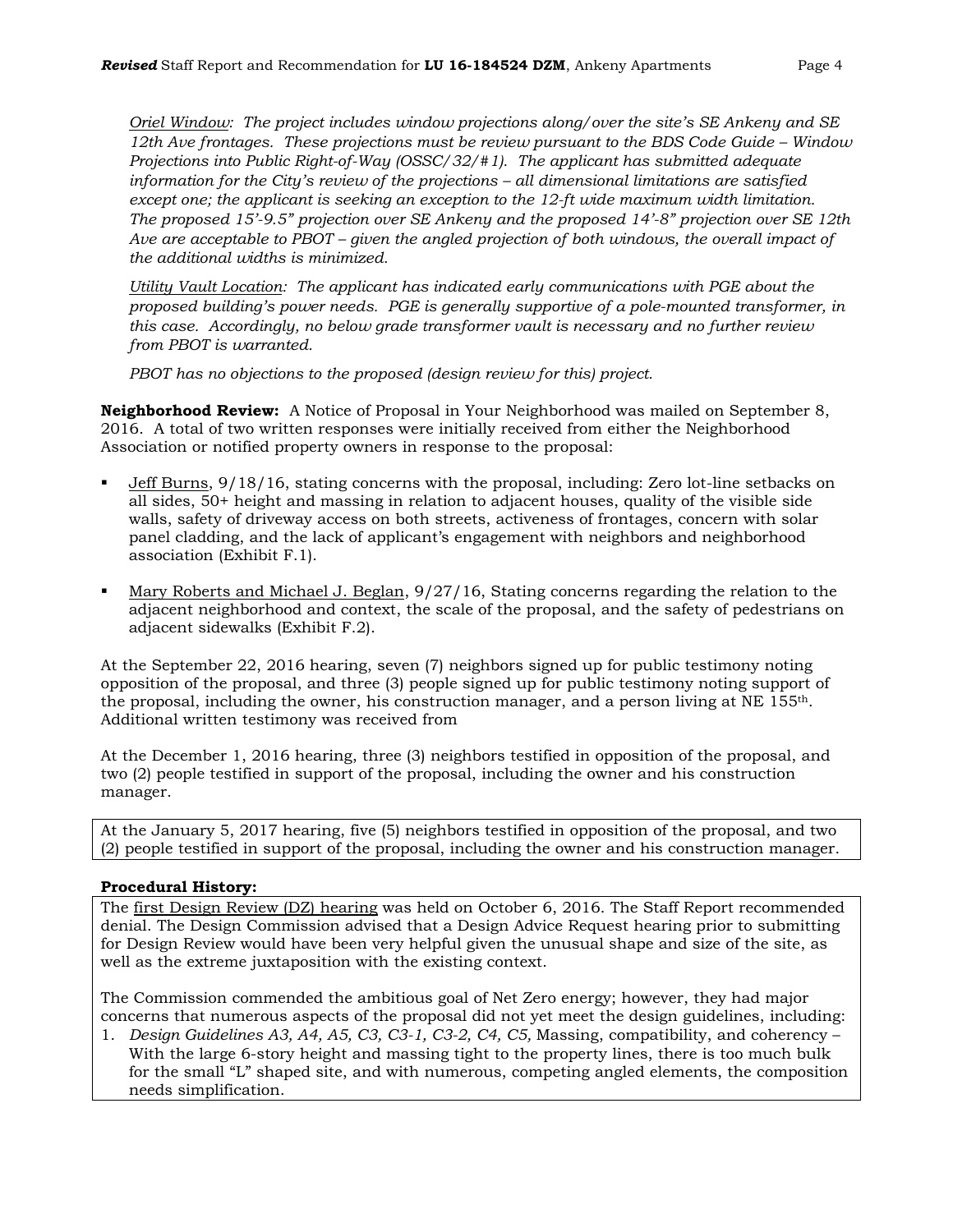- 
- 2. *Design Guidelines A1, A2, A2-1, A5-2, A5-5, A8, B1, B2, B3, B4, B5, B7, C1-1, C5, C6, C8, C9,*  Ground floor activation – With the ground floor compromised by the parking, it is not active enough to contribute to the streetscape.
- 3. *Design Guideline C2,* Quality and permanence With the exposed CMU and wood siding, the cladding does not meet quality and permanence requirements.

After the first hearing, changes made included: increase of active use on the ground floor by removing the parking, removal of one story from the SE 12th Avenue tower; addition of notches to the sidewalls to help reduce bulk; and replacement of wood and CMU materials with more permanent materials, including stucco.

The second Design Review (DZ) hearing was held on December 1, 2016. The Staff Report again recommended denial. The Design Commission once again commended the ambitious goal of Net Zero energy. The Commission supported the replacement of the ground floor parking with more active uses and the replacement of the wood and exposed CMU with more durable and quality materials. However, the Commission felt the following aspects of the proposal still did not yet meet all the design guidelines, including:

- 1. *Design Guidelines A4, A5, C3-1, C3-2, C4, C5,* Massing, compatibility, coherency There was a lot of discussion regarding height, massing, scale and bulk. The Commission was split as to whether with compositional changes the proposed height might be reasonable. However, all Commissioners had concerns with the bulk, scale, and massing of the proposal:
	- a. The 12th Avenue facade needed to be a better neighbor to the immediately adjacent residential scale of the block.
	- b. The oriel windows were generally supported, but the configuration must better relate to the context. Considering a broader, bigger move for the oriels.
	- c. The bulk of the massive side walls need to be mitigated on-site rather than on adjacent property (landscaping mitigation currently shown on neighbor's property).
	- d. The non-street frontage walls can't be the side/back walls that they are currently designed as.
	- e. The open stairwell will have significant impact on neighbors, especially the lighting. Design for subtlety and low-wattage.
- 2. *Design Guideline C5,* Coherency Consider a quieter building which provides a background to the context, rather than highlighting itself.
	- a. The street elevation on 12th needed further resolution.
	- b. The oriels were too much of a departure to relate to existing context, and appear to be arbitrary/random. The Commission would like the design to be more consistent with the neighborhood. It's a stretch to say that that the asymmetric steeply pitched wall of the solar panels corresponds to the adjacent Queen Ann homes.
	- c. The sidewalls need further resolution and mitigation, as they are very visible.
	- d. The small inset balconies are deep and appear dark. Consider Juliette's which would provide more light into the spaces and better views.

3. *Design Guideline C2,* Quality and permanence – The shiny metal cladding will have a negative impact on neighbors.

After the second hearing, changes made included: setting back the wall face on SE 12th Avenue 4 feet and widening and lowering the oriel window projection one level (Exhibit C9); change of some material on the side wall elevations (Exhibit C.13); replacement of the clear anodized metal panels with zinc; and revision of the long-term bike parking strategy. However, no significant changes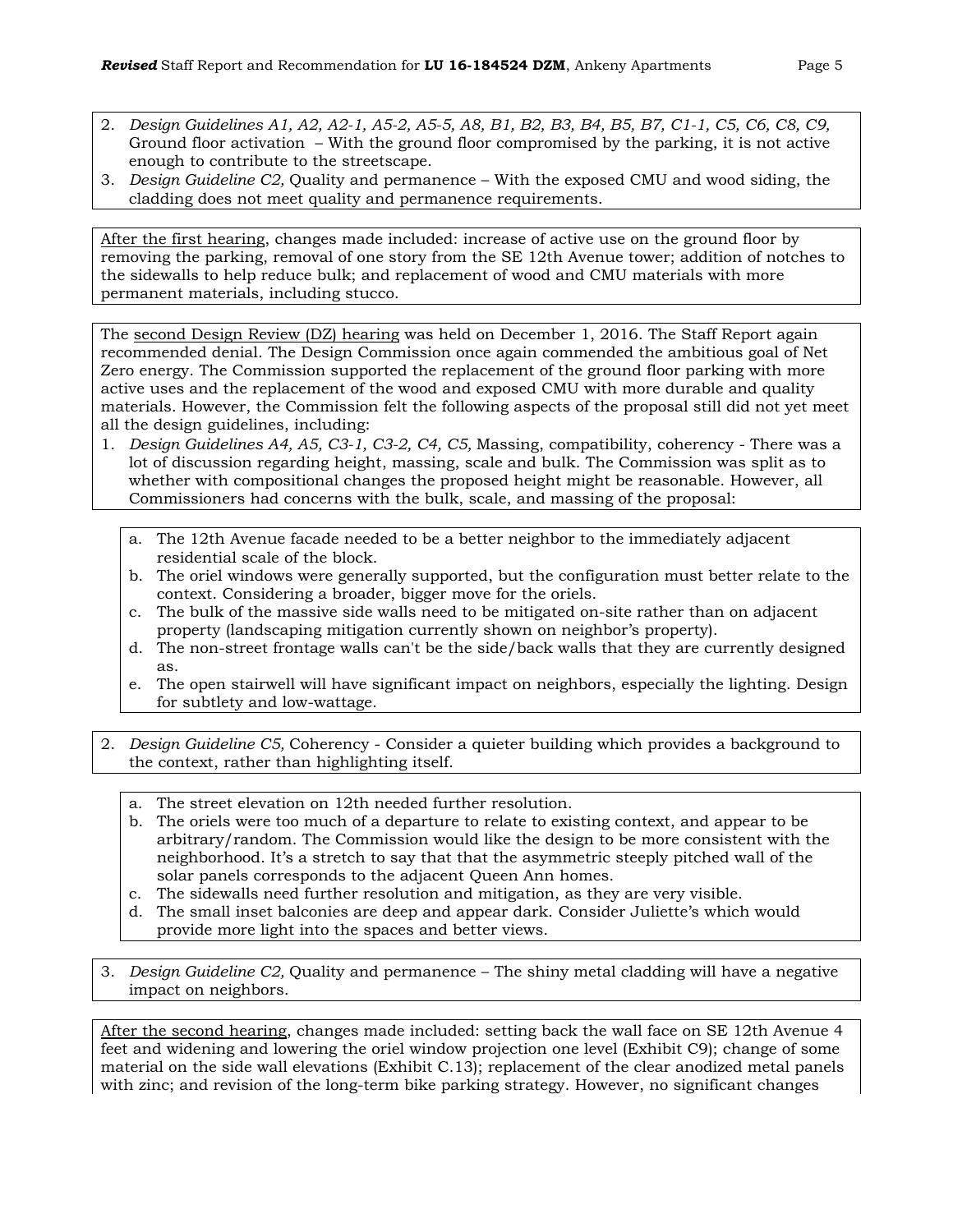were made to reduce the perceived scale, bulk and massing of the large side walls, which constitute most of the proposal.

The third Design Review (DZ) hearing was held on January 5, 2017. The Staff Report recommended approval. The Commission, however, found that this proposal still did not yet meet *Design Guidelines C2, C3-2, C4, and C.5.* The Commission reiterated that DAR would have been a great opportunity to inform the pro-forma before carrying on so far with the Design Review process.

At the hearing, the Commission found that the modest size and the unusual shape of the lot combined with this proposal to develop to development standard allowances created large-scaled internal property line walls will have an unacceptable impact on the surrounding context. The Commission noted that while some of the guidelines have been addressed, others have not been because the bulk of the program is simply too big for this site. Therefore, due to the lack of substantive changes to the massing, scale and bulk of the sidewalls; the open stairwells; and the extent of metal cladding.

Following the hearing, staff also found that some aspects of *Design Guidelines A4, A5, and C3-1* may not yet be met due to the massing, scale and bulk, as well as the metal panel cladding. Refer to the Findings below for further detail.

#### **ZONING CODE APPROVAL CRITERIA**

#### **(1) Design Review (33.825)**

#### **Chapter 33.825 Design Review**

#### **Section 33.825.010 Purpose of Design Review**

Design review ensures that development conserves and enhances the recognized special design values of a site or area. Design review is used to ensure the conservation, enhancement, and continued vitality of the identified scenic, architectural, and cultural values of each design district or area. Design review ensures that certain types of infill development will be compatible with the neighborhood and enhance the area. Design review is also used in certain cases to review public and private projects to ensure that they are of a high design quality.

#### **Section 33.825.055, Design Review Approval Criteria**

A design review application will be approved if the review body finds the applicant to have shown that the proposal complies with the design guidelines for the area.

**Findings:** The site is designated with design overlay zoning (d), therefore the proposal requires Design Review approval. Because the site is located generally within the Central City Plan District, the applicable design guidelines are the Central City Plan Fundamental Design Guidelines. As the site is also specifically located within the Design Zone of the Central Eastside District, the Special Design Guidelines for the Design Zone of the Central Eastside District of the Central City Plan also apply.

#### **Special Design Guidelines for the Design Zone of the Central Eastside District of the Central City Plan and Central City Fundamental Design Guidelines**

The Central Eastside is a unique neighborhood. The property and business owners are proud of the district's heritage and service to the community and region. Light industry, distribution/warehousing, and transportation are important components of the district's personality. To the general public, retail stores and commercial businesses provide the central focus within the district.

The underlying urban design objective for the Central Eastside is to capitalize on and emphasize its unique assets in a manner that is respectful, supportive, creative and compatible with each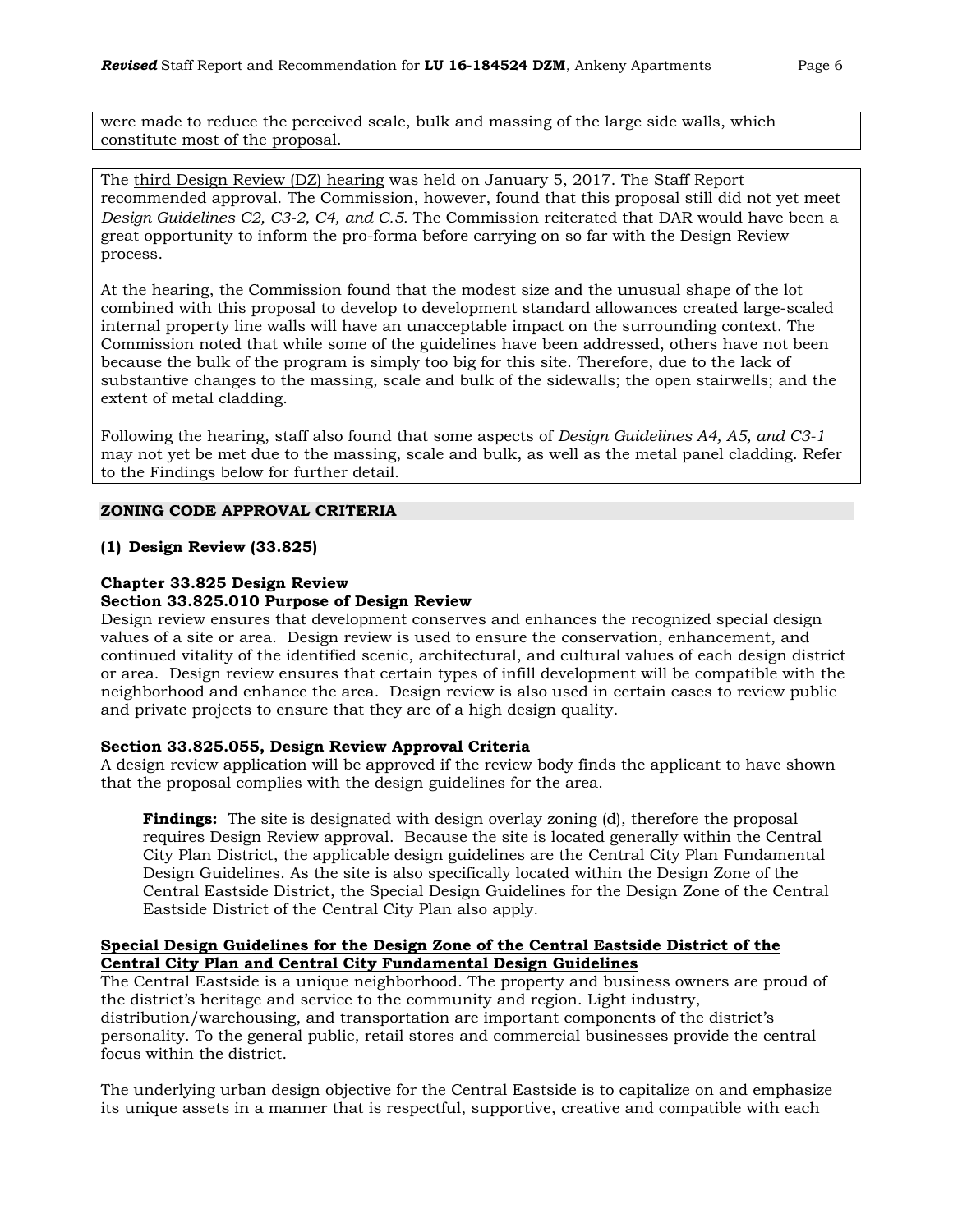area as a whole. Part of the charm and character of the Central Eastside District, which should be celebrated, is its eclectic mixture of building types and uses. An additional strength, which should be built on, is the pattern of pedestrian friendly retail uses on Grand Avenue, East Burnside and Morrison Streets, as well as portions of 11th and 12th Avenues.

The Central City Fundamental Design Guidelines focus on four general categories. **(A) Portland Personality,** addresses design issues and elements that reinforce and enhance Portland's character. **(B) Pedestrian Emphasis,** addresses design issues and elements that contribute to a successful pedestrian environment. **(C) Project Design,** addresses specific building characteristics and their relationships to the public environment. **(D) Special Areas,** provides design guidelines for the four special areas of the Central City.

# **Central Eastside Design Goals**

The following goals and objectives define the urban design vision for new development and other improvements in the Central Eastside

- Encourage the special distinction and identity of the design review areas of the Central Eastside District.
- Provide continuity between the Central Eastside and the Lloyd District.
- Provide continuity between the Central Eastside and the river, downtown, and adjacent residential neighborhoods.
- Enhance the safety, convenience, pleasure, and comfort of pedestrians.

# **Central City Plan Design Goals**

This set of goals are those developed to guide development throughout the Central City. They apply within all of the Central City policy areas. The nine goals for design review within the Central City are as follows:

- **1.** Encourage urban design excellence in the Central City;
- **2.** Integrate urban design and preservation of our heritage into the development process;
- **3.** Enhance the character of the Central City's districts;
- **4.** Promote the development of diversity and areas of special character within the Central City;
- **5.** Establish an urban design relationship between the Central City's districts and the Central City as a whole;
- **6.** Provide for a pleasant, rich and diverse pedestrian experience for pedestrians;
- **7.** Provide for the humanization of the Central City through promotion of the arts;
- **8.** Assist in creating a 24-hour Central City which is safe, humane and prosperous**;**
- **9.** Ensure that new development is at a human scale and that it relates to the scale and desired character of its setting and the Central City as a whole**.**

*Staff has considered all guidelines and has addressed only those guidelines considered applicable to this project.*

**A2. Emphasize Portland Themes.** When provided, integrate Portland-related themes with the development's overall design concept.

**A2-1. Recognize Transportation Modes, Produce, and Commerce as Primary** 

**Themes of East Portland.** Recognize and incorporate East Portland themes into a project design, when appropriate.

**Findings for A2 and A2-1:** The project uses sustainable features, the heavy steel plate at the ground level and stucco above, and an active frontage to emphasize Portland and East Portland Themes.

 The goal of this project is to be a Net-Zero energy building, supporting an important Portland value of sustainability. The proposal includes a highly insulated and air-tight building envelope, efficient energy recovery ventilation (HRV) system with a hot water heat pump, and LED lighting throughout. Photovoltaic panels are proposed to offset remaining electrical load.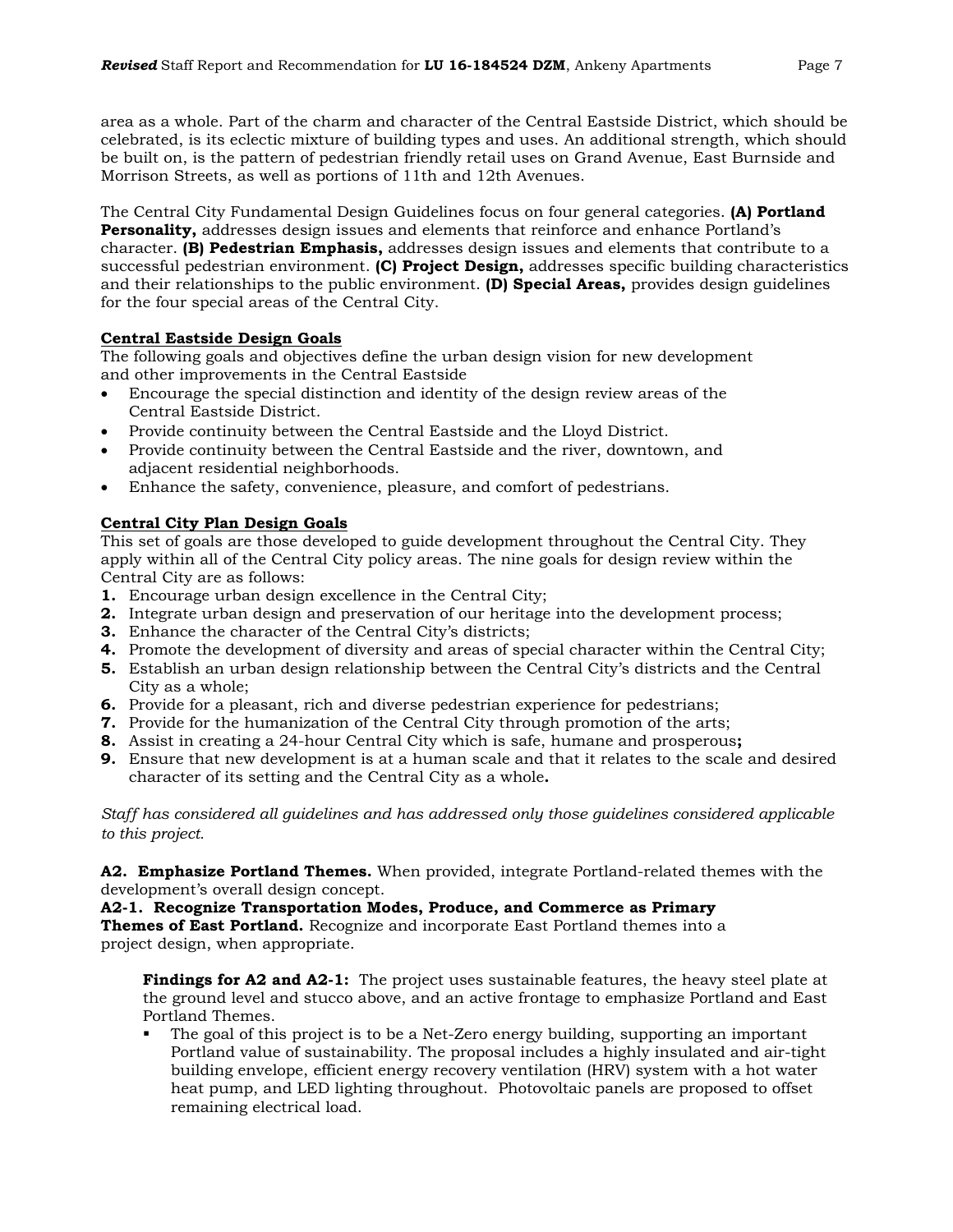- The stucco is intended to bridge and unify the Central Eastside character of cohabitating residential life with industrial character. The ground level consists of a vertical textured plaster render along with a champagne steel panel for durability at the pedestrian level.
- This project is located with great mass transit proximity. Although the frontages are narrow, the glazed retail space provided on Ankeny will encourage pedestrian activation and engagement with local transit opportunities.

*These guidelines are met.*

**A4. Use Unifying Elements.** Integrate unifying elements and/or develop new features that help unify and connect individual buildings and different areas.

**A5. Enhance, Embellish, and Identify Areas.** Enhance an area by reflecting the local character within the right-of-way. Embellish an area by integrating elements in new development that build on the area's character. Identify an area's special features or qualities by integrating them into new development.

**C3-1. Design to Enhance Existing Themes in the District.** Look to buildings from throughout the district for contextual precedent. Innovation and creativity are encouraged in design proposals, which enhance overall district character.

**Findings for A4, A5, and C3-1:** Per the applicant, the proposal is intended to act as a bridging element between the more industrial area of the Central East Side, the large-scale housing developments working their way south from Burnside and the more residential neighborhood to the east through several gestures:

- The stucco and heavy steel plate at ground level (see Findings for A2 above); and
- The preservation of the residential lot size and street frontage width.

These compositional and material elements help integrate and unify the proposal with SE 12<sup>th</sup> and the surrounding area.

*For these aspects of the proposal, these guidelines are met.*

However, the massing, bulk and scale of the side walls as well as the metal paneling were found to not be compatible with the local character of this site, and in particular the residential structures that the proposal envelops and flanks. Additional findings for compatibility are addressed under later findings.

*Therefore, due to concerns about the massing, bulk and scale of the side walls as well as the compatibility of the metal paneling, these guidelines are not yet met.*

**A5-3. Plan for or Incorporate Underground Utility Service.** Plan for or Incorporate Underground Utility Service to development projects.

**Findings for A5-3:** The utility transformer and service for this small site are not proposed to be underground, but to be pole mounted, and routed underground to the electrical room via buried conduit. The applicant has indicated early communications with PGE about the proposed building's power needs, and advised that PGE were generally supportive of a polemounted transformer, in this case. Accordingly, per PBOT, no below grade transformer vault is necessary and no further review from PBOT is warranted. Because PGE will accept a pole mounted transformer for this proposal and no transformer is proposed at the ground floor of the building, active frontages on both streets are maintained. *This guideline is met.*

**A5-5. Incorporate Water Features.** Enhance the quality of public spaces by incorporating water features.

**Findings for A5 and A5-5:** Although the very narrow frontages allow little room for the incorporation of water features, stormwater planters are incorporated into the base of the internal courtyards at the base of each stair. *This guideline is met.*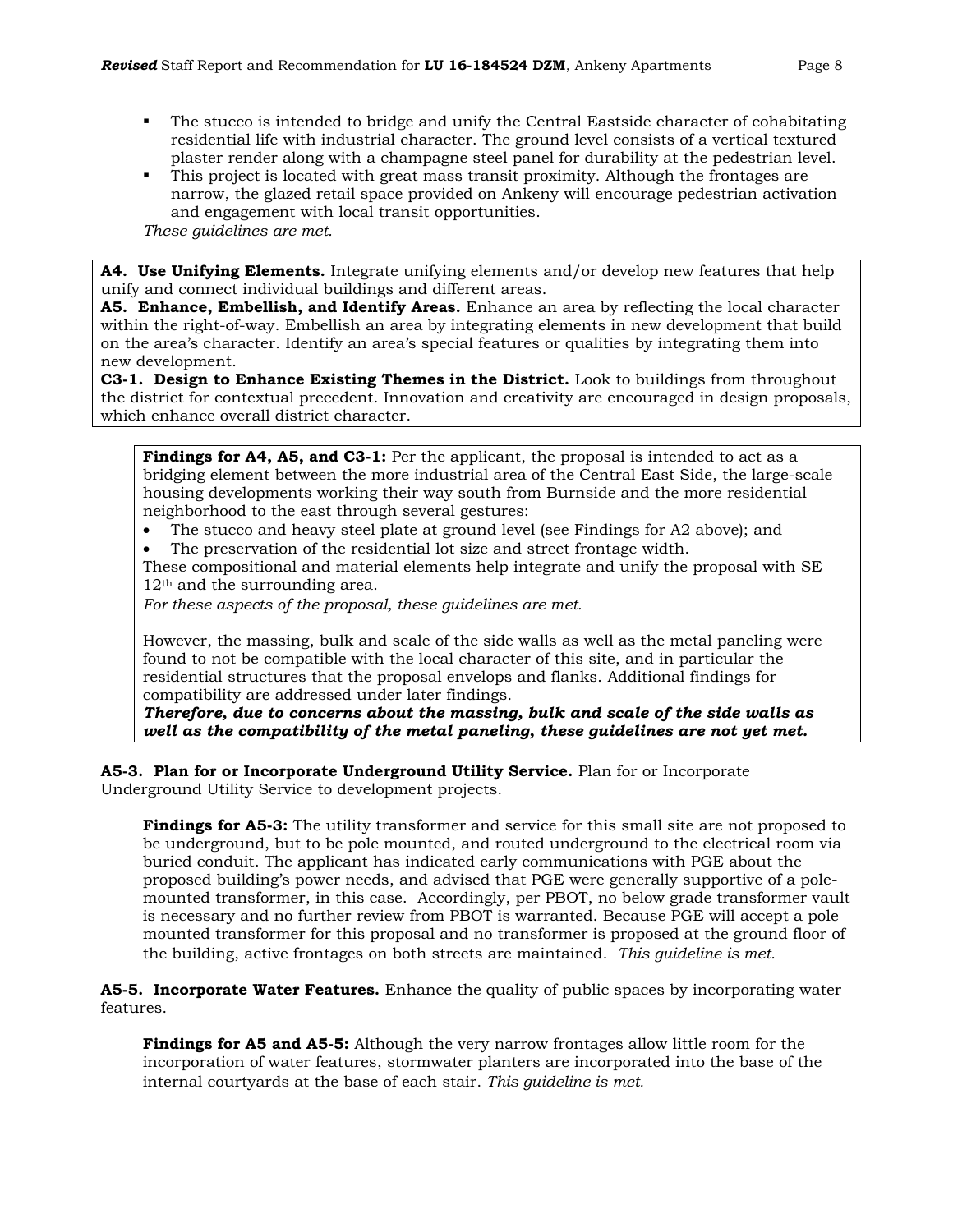**A7. Establish and Maintain a Sense of Urban Enclosure.** Define public rights-of-way by creating and maintaining a sense of urban enclosure.

**Findings for A7**: In general, the massing of the building is placed at the property line on SE Ankeny, and set back slightly along SE  $12<sup>th</sup>$  Avenue. Additionally, it is set back at the ground level to provide room for the entries, and projects out above ground level in the form of oriel windows. The slightly recessed glazed main entry doors covered with canopies will define and extend the public sidewalk, create a sense of urban enclosure, and provide weather protection at the entries. New street trees proposed will enhance the street and pedestrian sidewalk. *This guideline is met.*

**A8. Contribute to a Vibrant Streetscape.** Integrate building setbacks with adjacent sidewalks to increase the space for potential public use. Develop visual and physical connections into buildings' active interior spaces from adjacent sidewalks. Use architectural elements such as atriums, grand entries and large ground-level windows to reveal important interior spaces and activities.

**Findings:** The sidewalk level is designed to create stopping and viewing places protected from sun and rain by canopies and building projections. Building setbacks on both street frontages are provided at the main entries to allow flexible pedestrian movement and provide sheltered space for building users. Areas of glazing and transparency are provided where possible to allow visual connections between interior and exterior activities. The main entry door to the retail space on Ankeny is glazed and placed alongside large picture windows with views into the commercial space. The lobby entry doors on Ankeny and  $12<sup>th</sup>$  are also recessed and glazed with sidelights. The entry into the residential unit on  $SE 12<sup>th</sup>$  is via a porch raised from the street level by 4 steps and separated by a planter. The building will provide light and visibility at night, providing a sense of security and encouraging pedestrian activity after dark. *This guideline is met.*

**B1. Reinforce and Enhance the Pedestrian System.** Maintain a convenient access route for pedestrian travel where a public right-of-way exists or has existed. Develop and define the different zones of a sidewalk: building frontage zone, street furniture zone, movement zone, and the curb. Develop pedestrian access routes to supplement the public right-of-way system through superblocks or other large blocks.

**Findings:** The building street frontage maintains, reinforces and enhances the existing rightof-way pedestrian access in several ways. The recessed main entrances allow the sidewalk to remain clear for through pedestrian traffic, the overhead canopies provide weather protection, and the street trees enhance the pedestrian experience. The different street zones will be developed in accordance with the right-of-way standards. Street trees will be added in the furniture zone. The movement zone will remain free of obstruction and the building frontage has been articulated with glazing, entry points and a porch and planter on  $12<sup>th</sup>$ . *This guideline is met.*

**B2. Protect the Pedestrian.** Protect the pedestrian environment from vehicular movement. Develop integrated identification, sign, and sidewalk-oriented night-lighting systems that offer safety, interest, and diversity to the pedestrian. Incorporate building equipment, mechanical exhaust routing systems, and/or service areas in a manner that does not detract from the pedestrian environment.

**Findings:** Street trees within the planting strip help protect the pedestrian sidewalk from vehicles on the street. The building entries will all be lit with wall mounted scones integrated into the building design. No mechanical exhaust will be on the street frontage. *This guideline is met.*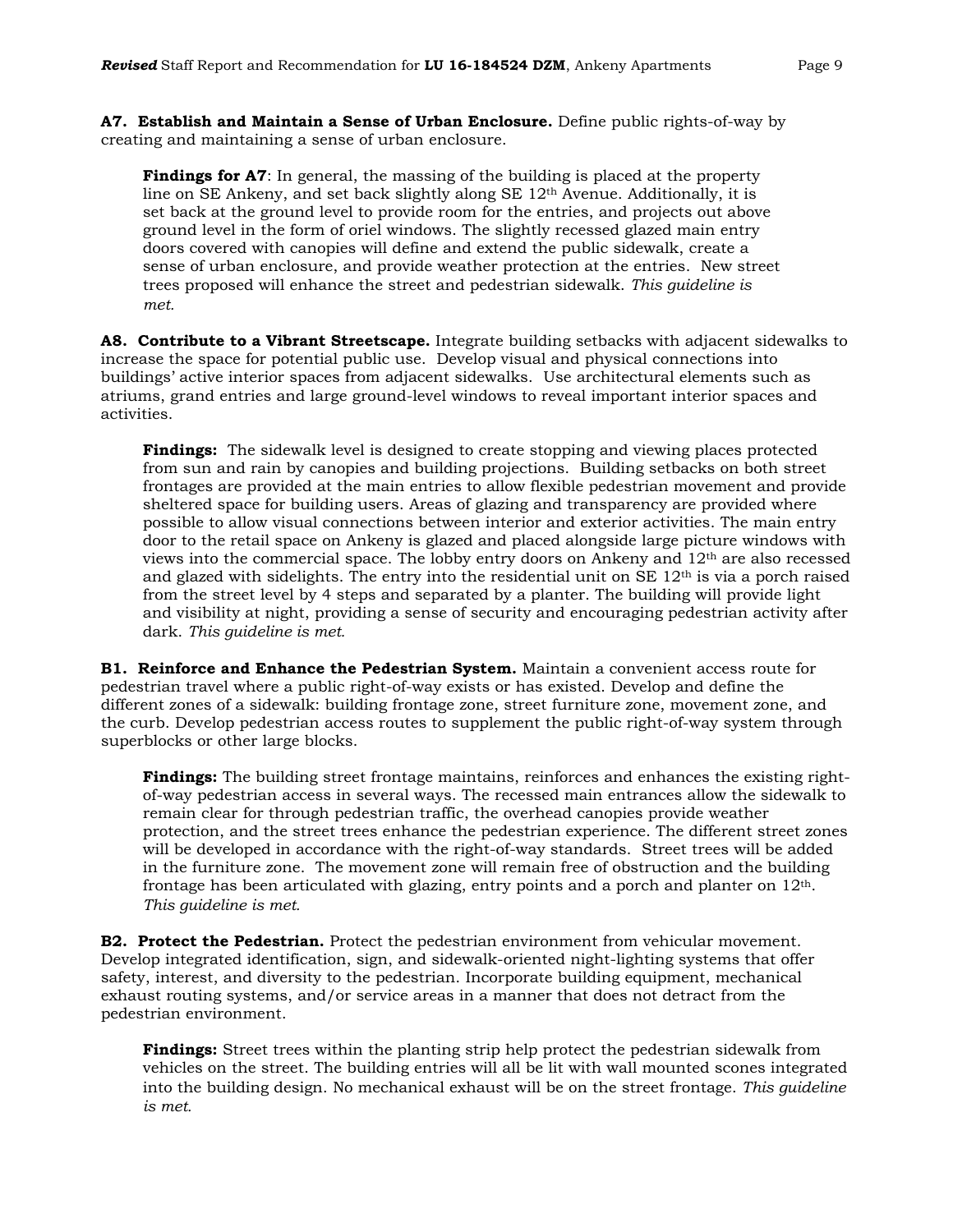**B3. Bridge Pedestrian Obstacles.** Bridge across barriers and obstacles to pedestrian movement by connecting the pedestrian system with innovative, well-marked crossings and consistent sidewalk designs.

#### **B3-1. Reduce width of Pedestrian Crossings.**

- **a.** Where possible, extend sidewalk curbs at street intersections to narrow pedestrian crossings for a safer pedestrian environment.
- **b.** Maintain large service vehicle turning radii where necessary.

**Findings for B3 and B3-1:** The narrow, mid-block site has limited street frontage; however, the pedestrian movement system is enhanced by the recessed ground level spaces as well as canopy overhangs on the sidewalk, and is supported by standard right-of-way improvements. *These guidelines are met.*

**B4. Provide Stopping and Viewing Places.** Provide safe, comfortable places where people can stop, view, socialize and rest. Ensure that these places do not conflict with other sidewalk uses. **B5. Make Plazas, Parks and Open Space Successful.** Orient building elements such as main entries, lobbies, windows, and balconies to face public parks, plazas, and open spaces. Where provided, integrate water features and/or public art to enhance the public open space. Develop locally oriented pocket parks that incorporate amenities for nearby patrons.

**Findings for B4 and B5:** The main building entrances are recessed to allow a space for socialization, rest and collecting one's self before entering away from the pedestrian through zone. This recess allows the sidewalk to remain clear of obstruction. Additional pedestrian protection is provided on the form of low level canopies, as well as higher level oriel windows which overhang the rights-of-way. Wall mounted sconces are proposed at each entry ensuring these stopping and viewing spaces are safely lit. *These guidelines are met.*

**B6. Develop Weather Protection.** Develop integrated weather protection systems at the sidewalk-level of buildings to mitigate the effects of rain, wind, glare, shadow, reflection, and sunlight on the pedestrian environment.

**B6-1. Provide Pedestrian Rain Protection.** Rain protection is encouraged at the ground level of all new and rehabilitated commercial buildings located adjacent to primary pedestrian routes. In required retail opportunity areas, rain protection is strongly recommended.

Findings for B6 and B6-1: Recessed ground floor areas as well as building overhangs and canopies have been integrated into the design to enhance the sidewalk experience and provide weather protection along both street frontages. *These guidelines are met.*

**B7. Integrate Barrier-Free Design.** Integrate access systems for all people with the building's overall design concept.

**Findings:** All three main building entrances are accessible. Additionally, although the residential unit facing SE  $12<sup>th</sup>$  is not fully accessible, the other residential units appear to be accessible via the internal circulation. *This guideline is met.*

**C1. Enhance View Opportunities.** Orient windows, entrances, balconies and other building elements to surrounding points of interest and activity. Size and place new buildings to protect existing views and view corridors. Develop building façades that create visual connections to adjacent public spaces.

**Findings:** With a mere 34' of frontage on Ankeny and an even smaller 30' of frontage on 12th Avenue, attention has been given to the design and articulation of the street-facing facades. The ground level frontages have been revised to provide active spaces. The oriel window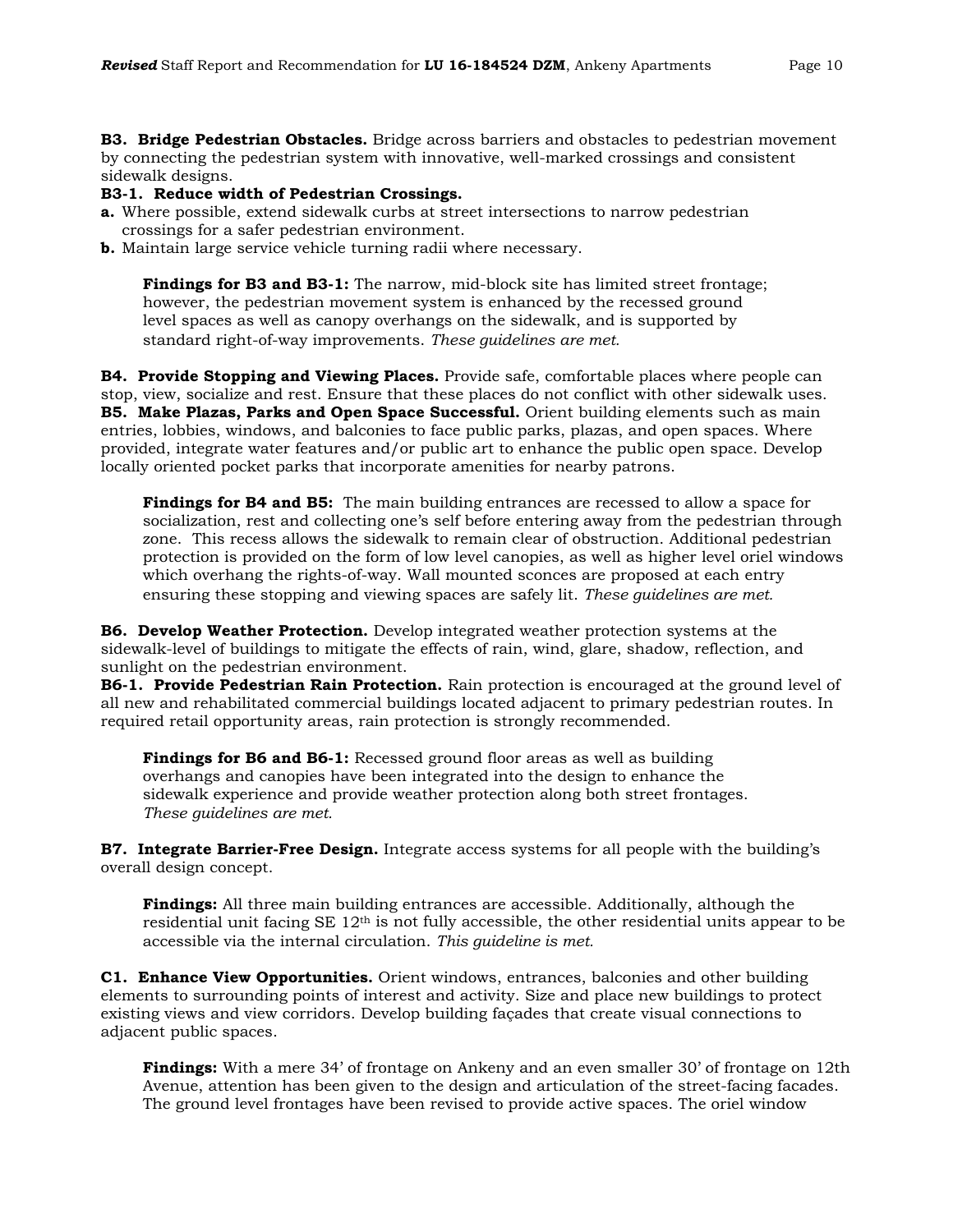projections on the street frontages project into the ROW, capturing oblique views down both streets. In addition to the oriel windows, which constitute the 'big' architectural moves, a high-level balcony is provided over the building step-backs on each elevation. The 6th floor balcony on Ankeny is placed to take advantage of views north towards the open space across the street, and west towards the river. The 5th floor balcony on 12th Avenue is oriented north towards the open space and east towards the residential neighborhoods. The light wells and circulation system of the building allow natural daylight and ventilation into units and provide varying views of the city while moving vertically throughout the building. These moves all contribute towards creating many different types of visual connections to the public spaces and enhance views into and out of the proposal. *This guideline is met.*

#### **C1-2. Integrate Signs.**

- **a.** Retain and restore existing signage which reinforces the history and themes of the district, and permit new signage which reinforces the history and themes of the East Portland Grand Avenue historic district.
- **b.** Carefully place signs, sign supports, and sign structures to integrate with the scale, color and articulation of the building design, while honoring the dimensional provisions of the sign chapter of the zoning code.
- **c.** Demonstrate how signage is one of the design elements of a new or rehabilitation project and has been coordinated by the project designer/ architect. Submit a Master Signage Program as a part of the project's application for a design review.

**C13. Integrate Signs.** Integrate signs and their associated structural components with the building's overall design concept. Size, place, design, and light signs to not dominate the skyline. Signs should have only a minimal presence in the Portland skyline.

**Findings for C1-2 and C13:** Applicant has advised that signage will be integrated into the design but is not proposed as part of this review. If not exempt, exterior building signage will be a separate design review at a later date.

*These guidelines are therefore not applicable.*

**C2. Promote Quality and Permanence in Development.** Use design principles and building materials that promote quality and permanence.

**Findings:** The project is being developed by an owner that intends to retain ownership of the building for many years to come. This is illustrated in the fact that Net-Zero energy is the goal for this project which will continue to produce benefits with each additional year of building life. The proposed well-insulated, rain-screen façade system with triple pane windows is intended to provide a low-energy use building, and is coupled with a substantial photovoltaic solar panel system.

At the January 5, 2017 hearing, the proposed cladding materials included flat-lock zinc metal panels, stucco, and heavy metal plate at the ground level. The 1.0 mm thick (about 18 gauge) flat-lock zinc metal panels were proposed to replace the clear anodized panels.

- The Commission found that the stucco and heavy metal plate were permanent and quality options. However, while zinc is a less reflective material than the previously proposed metal panels, it is being used in the same amount and layout as the previous metal cladding, so while it is a less reflective material, the overall extent of metal being used as a cladding material was found to be too imposing, especially on the approximately 70' tall, sheer sidewalls.
- While this proposal is aiming for Net Zero and has utilized solar panels as a cladding solution on the south elevation, as the applicant noted, the zoning allowance for the adjacent sites includes a much taller building envelope. If the adjacent property was to be redeveloped to this extent, the south side solar panel cladding (as well as the roof top solar panels) would remain in shadow and be rendered useless, making this cladding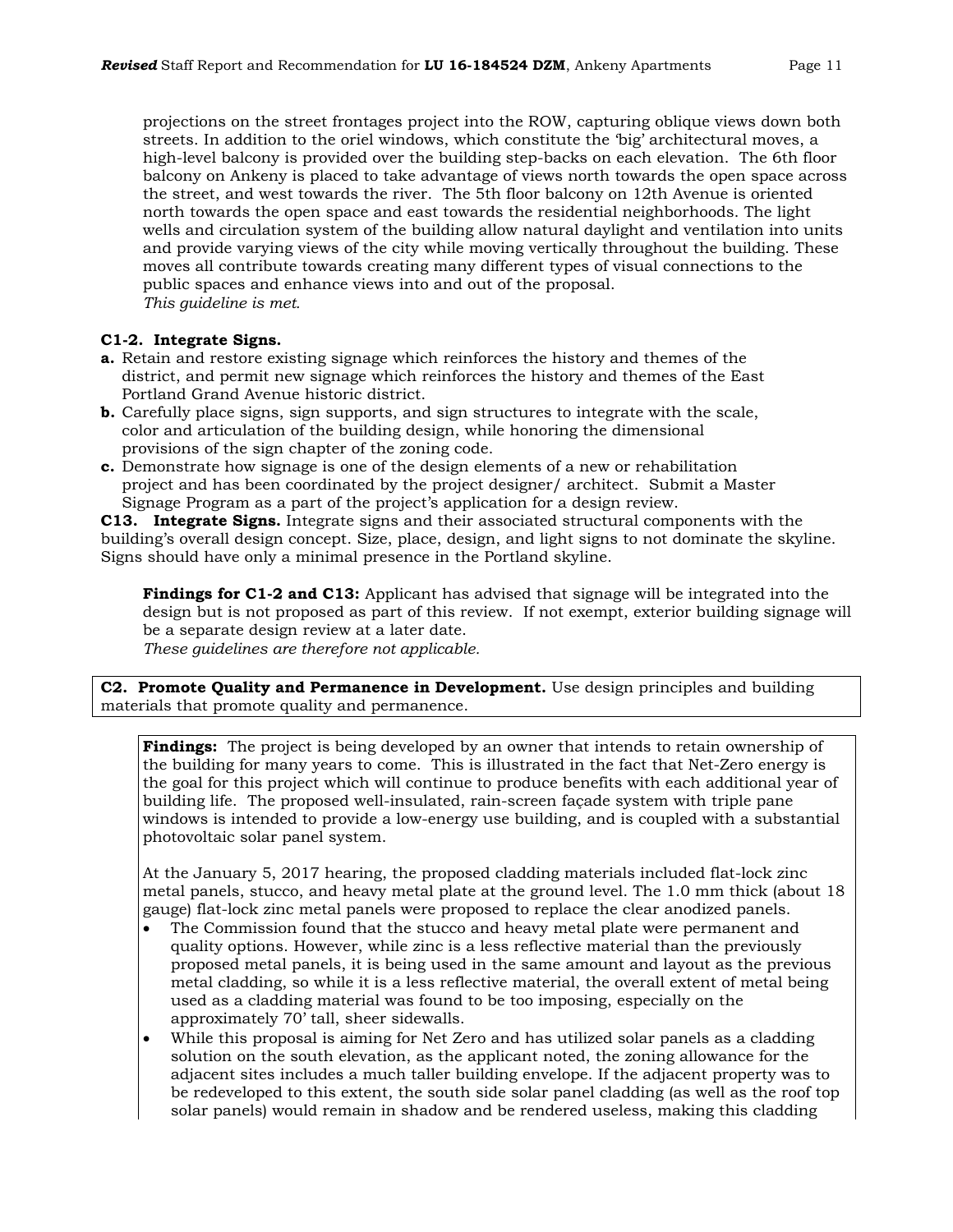obsolete, as well as the Net Zero aspect of the proposal.

• Since approximately 70' tall sidewalls are proposed right on the property lines, the Commission has concerns with how the large, exposed sidewalls will be constructed without largely impacting the neighbors during construction. Additional concerns were noted about how this lot-line cladding will be maintained in the future. As the applicant stated, they do not have maintenance agreements in place with the neighbor to ensure long-term access to the proposed zero-property line exterior cladding, therefore, longterm care and maintenance of these prominent walls cannot be ensured. *Therefore, due to concerns with the compatibility of the metal paneling and the maintenance of the party walls, this guideline is not yet met.* 

**C3 Respect Architectural Integrity.** Respect the original character of an existing building when modifying its exterior. Develop vertical and horizontal additions, that are compatible with the existing building, to enhance the overall proposal's architectural integrity.

**Findings for C3:** This is a new proposal; therefore, this guideline does not apply.

**C3-2. Respect Adjacent Residential Neighborhoods.** Respect the architectural character and development patterns of adjacent residential neighborhoods.

**C4. Complement the Context of Existing Buildings.** Complement the context of existing buildings by using and adding to the local design vocabulary.

**C5. Design for Coherency.** Integrate the different building and design elements including, but not limited to, construction materials, roofs, entrances, as well as window, door, sign, and lighting systems, to achieve a coherent composition.

**Findings for C3-2, C4, and C5:** As noted under "Zoning" above, *"Design Review ensures that certain types of infill development will be compatible with the neighborhood and enhance the area"*. The Central Eastside District has a variety of building types and styles, from larger, full block, multi-story structures on the western side of the district closer to the river, to smaller, 1-2 story,1/4-block industrial buildings and small-lot, single-family residential buildings at the eastern edge of the district, especially along SE 12th. A significant number of multi-unit buildings have been built, are planned and are being constructed in the immediate vicinity (Lower Burnside Lofts, Burnside Delta, and 1208 Ankeny), radically changing the scale from a single-family residential or 1 and 2 story industrial area to larger, multi-story (5 or 6 levels) structures.

However, this proposal site sits at the very edge of the Central City, in a transition zone amidst a very strong, lower density context. Additionally, the small size and "L" shape of this lot creates additional challenges to any larger-scaled development of the site. The site wraps two lots on the corner that are not owned by the applicant, both of which contain residential structures constructed in 1904. The remaining 3 lots south of the site along SE 12th contain residential structures that have been identified as having potential historical and architectural significance, and are listed on the City of Portland's Historic Resource Inventory (HRI). 135, 127 and 121 SE 12th were all built in 1894 & 1895, and were constructed in the Queen Anne Vernacular style.

At the January 5, 2017 hearing, the Commission found that while the revisions made to the 12th Avenue façade helped reduce the scale along that streetscape, there was a lack of substantive changes to the massing, scale and bulk of the sidewalls, and with the configuration of the open stairwells, the building remained oversized for its parcel. The Commission made several specific points related to these approval criteria:

- The street-facing facades on 12th & Ankeny now better respond to the architectural character and development patterns of the adjacent area.
- However, there is a substantial excess of sidewalls, leaving a building that is mostly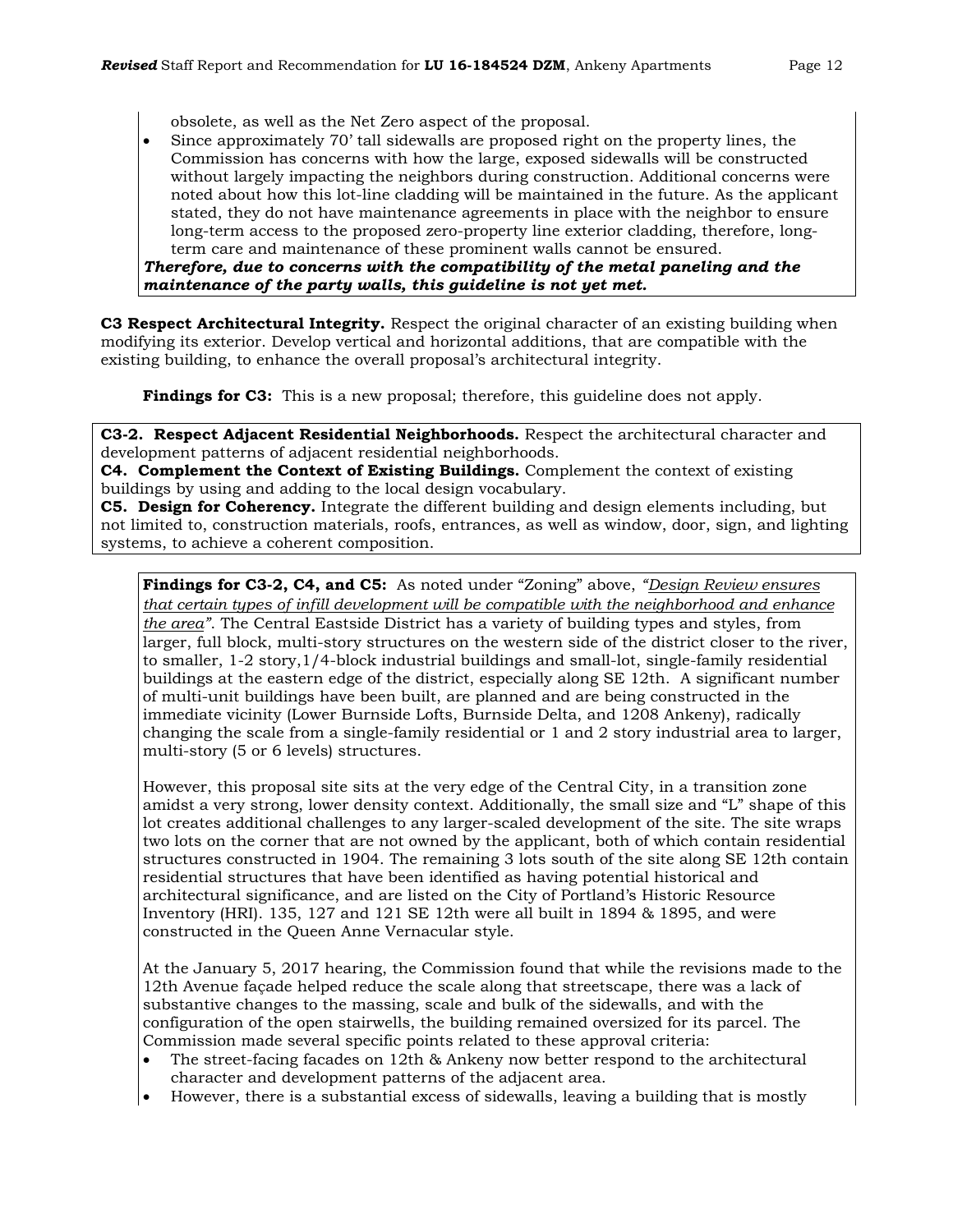blank walls. Unlike a typical corner lot situation where you might have up to 50% of the wall area of a building as blank side walls. However, in this case, there are limited street frontages of 30' on SW 12th and 34' on SW Ankeny. Therefore, out of a total of 400' of site property lines, there is 64' of street frontage and 336' of sidewall, which is 16% street frontage and 84% sidewall. That means that only 16% of the walls are active street frontage walls with windows, and the remaining 84% of the walls are side property line walls, leaving a building that is mostly blank walls.

- As this parcel is located at the perimeter of the Design overlay, it is particularly significant to our entire community and we value how the land is developed; therefore, it merited special review (Design Review) beyond the non-discretionary development standards.
- This is an unusual site: it is relatively small, it is located within the block, it is a unique "L" shape; and the adjacent context is small scaled; all of which create additional challenges to any larger-scaled development of the site.
- The modest size and the unusual shape of the lot combined with intent to develop to development standard allowances have created large-scaled internal property line walls that will have an unacceptable impact on the surrounding context. This small, narrow site doesn't have the ability within its own boundaries to provide buffers to adjacent, lower-scaled development, particularly to house directly to the south and to the two to the north. While zoning is the road map to development, the reality is there are often specific overriding local considerations that supersede zoning allowances, particularly in transition areas such as this.
- While the adjacent parcels may be redeveloped at some point in the future, for now, however, these lots are currently developed with relatively small residential structures under multiple ownerships. That means the walls at the interior property lines are as visible as, or even more visible, than the front elevations, and most likely will remain so into the future. And, while building to the property line and extruding up has been acceptable in many circumstances, as seen often in the Central City. However, when these walls are likely to remain visible for the foreseeable future, there is a greater responsibility for the design of them.
- Other existing and new developments in the area are located on larger, more regular shaped sites with substantial frontages which do not require architectural gymnastics to make an "L" shaped development work.
- Given the residential nature of the immediately adjacent context, and the fact that there is a desire in Portland to preserve the character of residential areas like this, the height, the sheerness, and the lack of articulation of the side walls does not help to complement its context nor respect the existing architectural character.
- While the development team recognizes the context and the three historic house to the south by locating solar panels on the south elevation, the design isn't responding to this context in a way that is compatible, because the south wall is built to the property lines, putting an approximately 65' high wall about 3' from the southern house.
- In addition to the scale and location of the sidewalls on the property lines, concerns were also noted about the impact of lighting and noise from the mid-block open stairwells on adjacent neighbors.

*Therefore, due to the massing, scale and bulk of the extensive sidewalls, and the configuration of the open stairwells, these guidelines are not yet met.*

**C6. Develop Transitions between Buildings and Public Spaces.** Develop transitions between private development and public open space. Use site design features such as movement zones, landscape elements, gathering places, and seating opportunities to develop transition areas where private development directly abuts a dedicated public open space.

**Findings:** On the street frontages, the sidewalk-level façade elements pull away from the property line creating recessed transition spaces of various depths between the sidewalk and the building. Building setbacks on both street frontages at the main entries allow flexible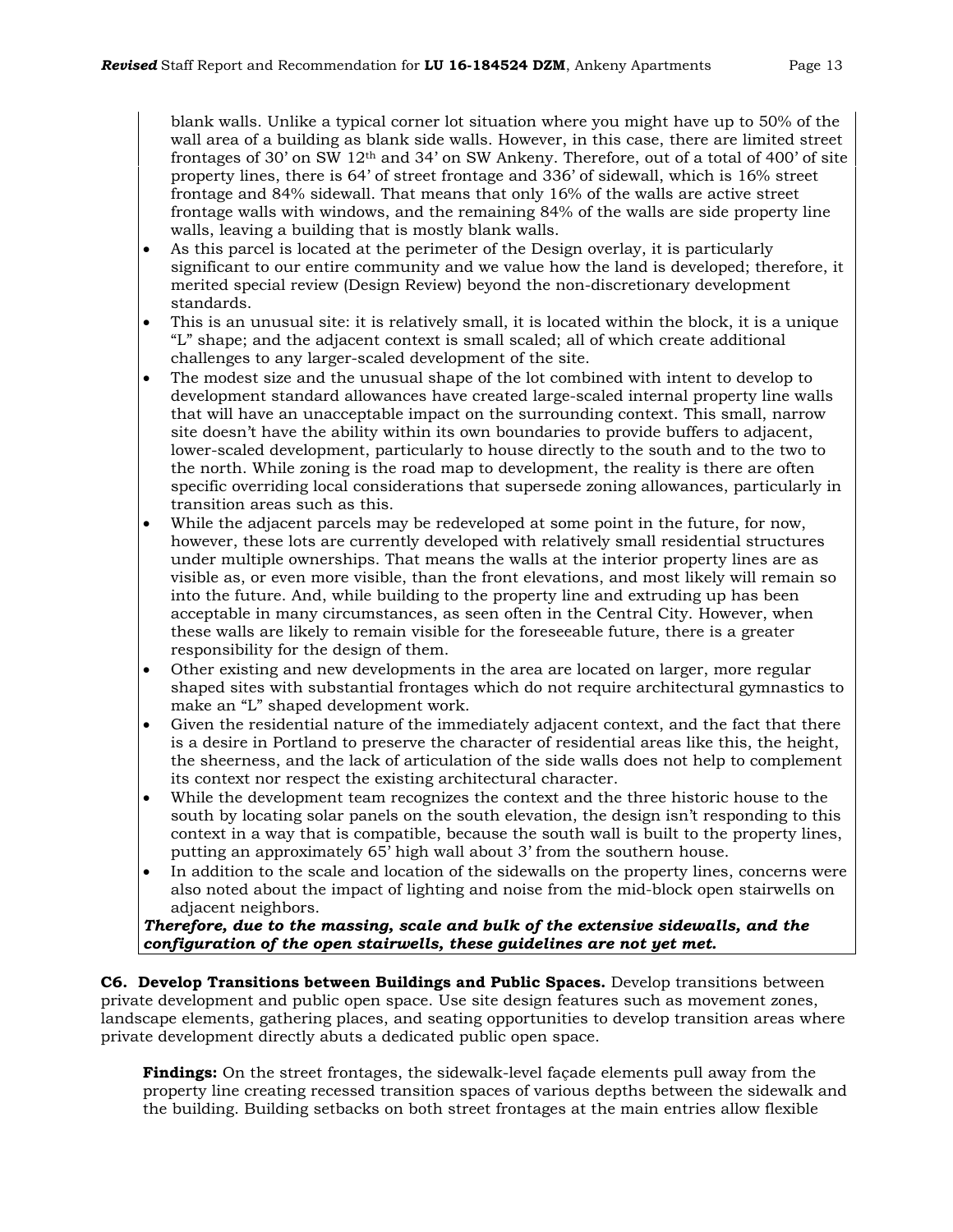pedestrian movement and provide sheltered space for building users. Areas of glazing and transparency allow visual connections between interior and exterior activities. The main entry door to the retail space on Ankeny is glazed and placed alongside large picture windows with views into the commercial space. The main lobby entry doors on Ankeny and 12<sup>th</sup> are also recessed and glazed with sidelights. The entry into the residential unit on SE 12th is via a porch raised from the street level by 4 steps and separated by a planter. *This guideline is met.*

**C8. Differentiate the Sidewalk-Level of Buildings.** Differentiate the sidewalk-level of the building from the middle and top by using elements including, but not limited to, different exterior materials, awnings, signs, and large windows.

**Findings:** The sidewalk level is differentiated from the building above by articulation and materials. At the ground floor, the massing of the building is stepped back from the property lines to provide protected entry transition areas and extensions of the sidewalks. Canopies at the ground level add an additional level of protection for the pedestrian through zone at the ground floor. The street level materials consist of large commercial style windows with champagne colored steel plate. The same steel is also used for sidewalk covering canopies. *This guideline is met.*

**C9. Develop Flexible Sidewalk-Level Spaces.** Develop flexible spaces at the sidewalk-level of buildings to accommodate a variety of active uses.

**Findings:** Due to the small area of the site that contains street frontage, the amount of adjacent sidewalk space is quite limited. At the street level on Ankeny, a small commercial shop intended to replace the owner's existing commercial space is proposed, as well as a glazed residential entry and a narrow service space. At the street level on SE 12th Avenue, which is a more residential street, a residential unit with a covered and raised porch area is proposed. *This guideline is met.*

**C10. Integrate Encroachments.** Size and place encroachments in the public right-of-way to visually and physically enhance the pedestrian environment. Locate permitted skybridges toward the middle of the block, and where they will be physically unobtrusive. Design skybridges to be visually level and transparent.

**C8-1. Allow for Loading and Staging Areas on Sidewalks.** On local service streets, adjacent businesses may use the sidewalk area for temporary loading and staging as long as pedestrian access through it is maintained.

**Findings for C10 and C8-1:** Building projections into the ROW create physical and visual shelters, visual keys, and enhanced visual sidewalk interest. The ground level canopies are minimal encroachments, mark entrances, and provide shelter for the sidewalk pedestrian realm. The oriel window encroachments above are used to create oblique city views from within the building and provide architectural interest and articulation on the exterior façade. An Exception is requested to the length of the oriel windows, refer to findings below. The oriel windows will enhance the building's integration within the Central City and the Central Eastside District by incorporating a common theme and providing design variation. This project does not anticipate the need for loading and staging on the sidewalks. *These guidelines are met.*

**C11. Integrate Roofs and Use Rooftops.** Integrate roof function, shape, surface materials, and colors with the building's overall design concept. Size and place rooftop mechanical equipment, penthouses, other components, and related screening elements to enhance views of the Central City's skyline, as well as views from other buildings or vantage points. Develop rooftop terraces, gardens, and associated landscaped areas to be effective storm water management tools.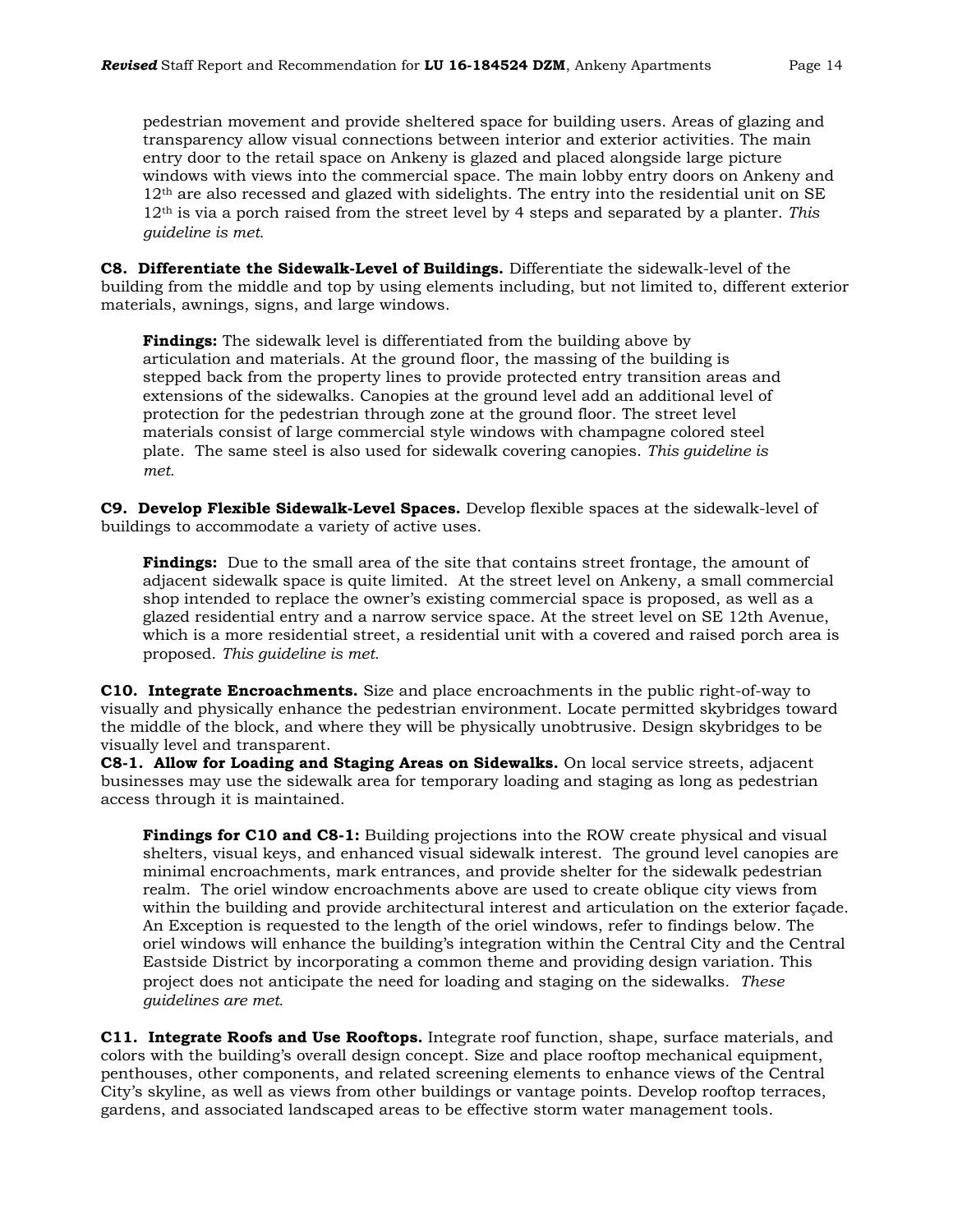**Findings:** On the ground level and the second level podium, integrated stormwater planters provide green spaces within the semi-public circulation areas. On the roof, the mechanical equipment has been grouped at the roof edges to allow for a maximized area of solar PV panels. These units are indicated to be lower than the level of the parapets. According to the applicant, parapets have been integrated into the form of the façade to minimize visual clutter, and the shape of the roof is articulated to maximize the amount and efficiency of the solar panels, expressing the design intent of the building as a Net-Zero energy building. *This guideline is met.*

**C12. Integrate Exterior Lighting.** Integrate exterior lighting and its staging or structural components with the building's overall design concept. Use exterior lighting to highlight the building's architecture, being sensitive to its impacts on the skyline at night.

**Findings:** At the ground level, exterior wall sconces adjacent to the entries will illuminate the areas adjacent to the building entrances, while limiting light pollution. At the mid-block, open stair wells, strip LED lighting is proposed underneath the stair treads (Exhibit C.41). The stairwells are enclosed with a light stainless steel cable mesh, therefore they are visibly open, and any lighting within them will also be very visible.

As discussed at the second hearing, since the stairwell courtyards are located within the block, they will be very visible to their rear windows and yards of the adjacent free-standing residential structures. The Commission was concerned with how the lighting in these will affect the quality of the side and rear areas of the adjacent houses.

Since the second hearing, the applicant added returns to better control the direction of the lighting (Exhibit C41) to help reduce impact on the neighbor's rear yards. *This guideline is met*.

# **(2) Modification Requests (33.825)**

#### **33.825.040 Modifications That Will Better Meet Design Review Requirements:**

The review body may consider modification of site-related development standards, including the sign standards of Chapters 32.32 and 32.34 of the Sign Code, as part of the design review process. These modifications are done as part of design review and are not required to go through the adjustment process. Adjustments to use-related development standards (such as floor area ratios, intensity of use, size of the use, number of units, or concentration of uses) are required to go through the adjustment process. Modifications that are denied through design review may be requested as an adjustment through the adjustment process. The review body will approve requested modifications if it finds that the applicant has shown that the following approval criteria are met:

- **A. Better meets design guidelines.** The resulting development will better meet the applicable design guidelines; and
- **B. Purpose of the standard.** On balance, the proposal will be consistent with the purpose of the standard for which a modification is requested.

#### **Modification request:** 33.266.220.C.3.b, *Standards for all bicycle parking*:

The project includes 28 long-term bicycle parking spaces; 12 spaces within the ground floor secured bike room, 3 spaces within the ground floor bike closet, and the remaining 13 spaces with-in units.

Spacing: For the 11 vertically hung spaces on the ground floor (8 in the ground floor bike room and 3 in the bike closet), the proposal is to reduce the spacing width from 2'-0" to 1'-6"; and, Racks: For the 13 in-unit spaces, the proposal is to reduce the rack requirement from requiring a U-shaped shackle lock to span the frame and one wheel, to allow a U-shaped shackle lock to span only one wheel.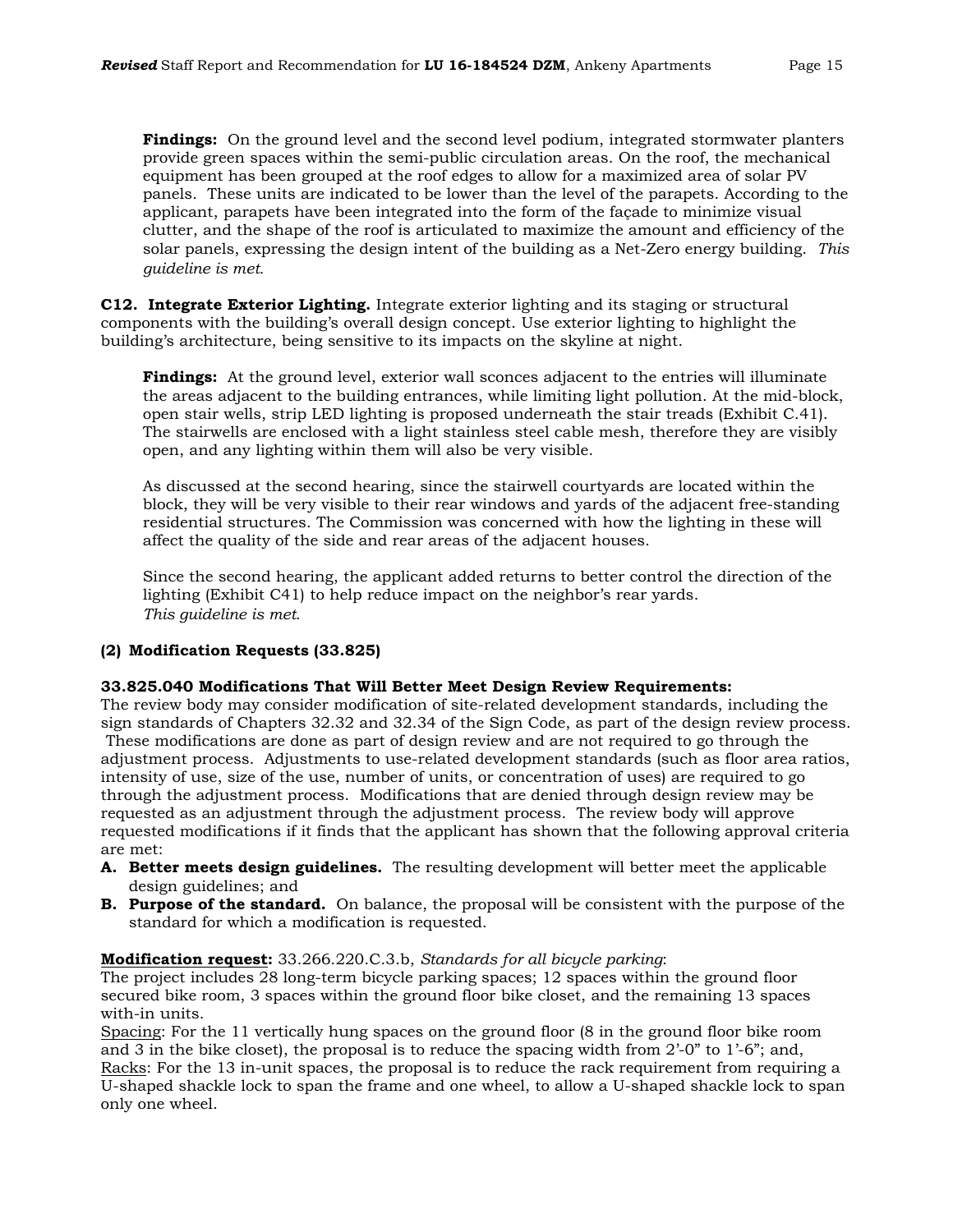#### **Standards**.

Spacing: A space 2 feet by 6 feet must be provided for each required bicycle parking space, so that a bicycle six feet long can be securely held with its frame supported so that the bicycle cannot be pushed or fall in a manner that will damage the wheels or components.

Racks: The bicycle frame and one wheel can be locked to the rack with a high security, U-shaped shackle lock if both wheels are left on the bicycle.

# *A. The resulting development will better meet the applicable design guidelines.*

#### **Findings:**

Spacing. Accommodating these bicycle parking spaces in a horizontal rack would consume considerable floor area in the bike room. Relying upon a vertical/stacked bike rack is an efficient use of space, and is identical to the parking system recently approved in numerous Design Reviews throughout Central City. The proposed functional and space efficient system eases floor plan demands and results in additional opportunities for active uses at the street, such as lobby space and retail tenant spaces which contributes to the project better meeting Guidelines *A8 Contribute to a Vibrant Streetscape* and *B1 Reinforce and Enhance the Pedestrian System*. *Therefore this criterion is met.*

Racks: For the in-unit racks, to reduce the rack requirement from requiring a U-shaped shackle lock to span the frame and one wheel, to allow a U-shaped shackle lock to span only one wheel is supportable because there is already a level of security within the individual unit, and this will ease floor plan demands on the ground floor, resulting in additional opportunities for active uses at the street, such as lobby space and retail tenant spaces which contributes to the project better meeting Guidelines *A8 Contribute to a Vibrant Streetscape* and *B1 Reinforce and Enhance the Pedestrian System*. *Therefore this criterion is met.*

#### *This criterion is met.*

#### **B.** *On Balance, the proposal will be consistent with the purpose of the standard for which a modification is requested.*

#### **Findings:**

Spacing*.* The primary purpose of the standard is to ensure that required bicycle parking is designed so that bicycles may be securely locked without undue inconvenience and damage. The proposed vertical bike rack system in the bike room can be fixed to stack bikes vertically to allow the handle bars to overlap, ensuring ease of use, efficient use of space, and providing secure storage of bikes. *Therefore this criterion is met.*

Racks: For the in-unit racks, the reduced requirement of a high security, U-shaped shackle lock spanning just one wheel rather than the required frame and one wheel is reasonable, given the secure location of the bike rack within an individual unit. *Therefore this criterion is met.*

*This criterion is met.*

#### **(3) Exception Requests (33.825)**

**Exception request [OSSC/32/#1]:** *Window Projections into the Right-of-Way* (OSSC/32/#1) to increase the maximum width of the oriel projections from 12' to: 15'-9.5" on SE Ankeny and 14'-8" on SE 12th.

**Findings.** Windows that project into the public right-of-way have a maximum width of 12'. When approved through design review, the width may vary. The project includes window projections along/over the site's SE Ankeny and SE 12th Ave frontages. These projections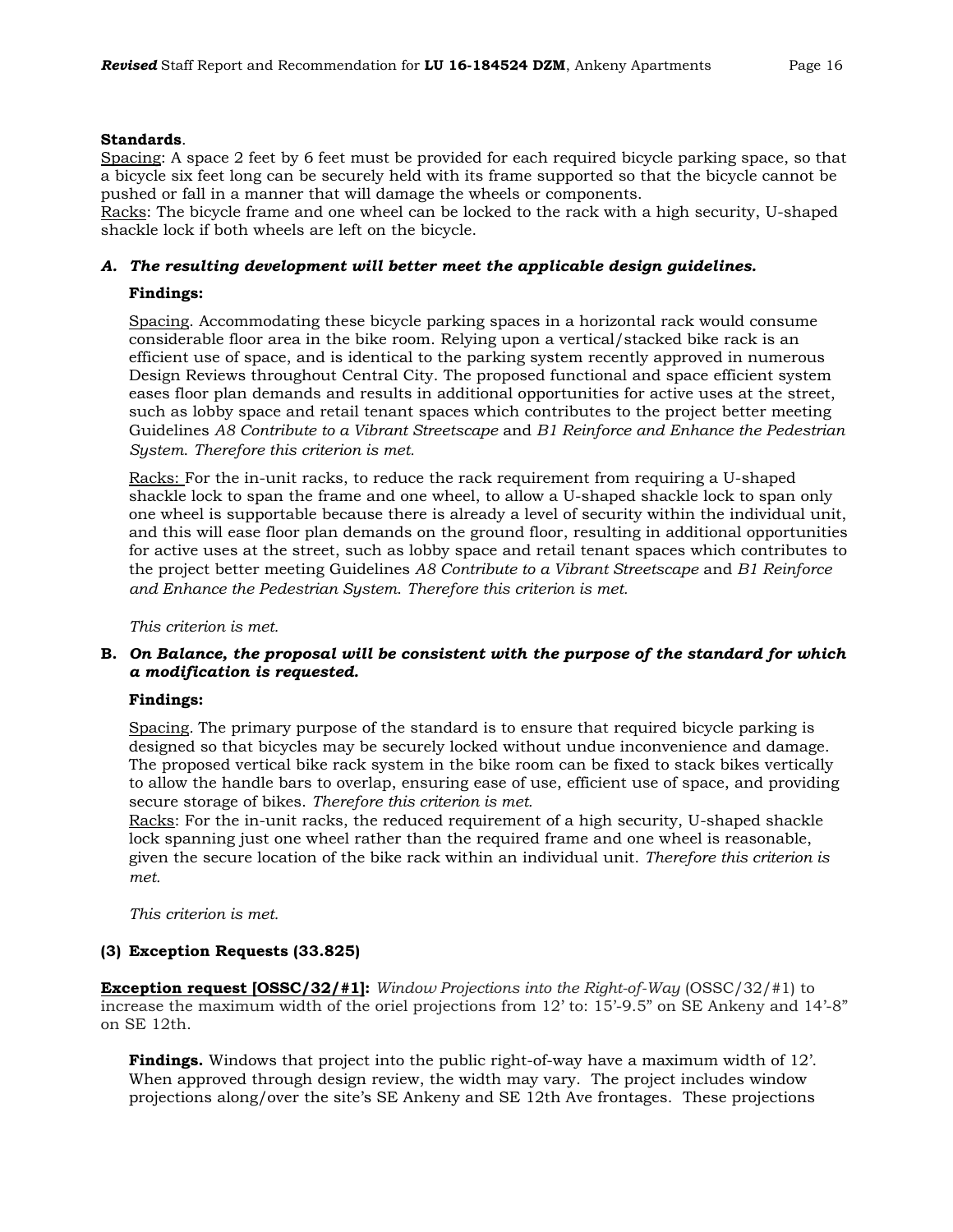must be review pursuant to the BDS Code Guide – Window Projections into Public Right-of-Way (OSSC/32/#1). The applicant has submitted adequate information for the City's review of the projections – all dimensional limitations are satisfied except one; the applicant is seeking an exception to the 12-ft wide maximum width limitation. The proposed 15'-9.5" projection over SE Ankeny and the proposed 14'-8" projection over SE 12th Ave are acceptable to PBOT – given the angled projection of both windows, the overall impact of the additional widths are minimized (Exhibit E.7).

#### **Standards for windows allowed to project into public right-of-way.**

**A. Projection.** Maximum projection of 4 feet into the right-of-way including trim, eaves and ornament.

**Findings.** The maximum projection of both oriels is 4'-0". *This criterion is met.*

**B. Clearance**. Clearance above grade as defined in Chapter 32, Section 3202.3.2 of the current Oregon Structural Specialty Code. (The 2014 edition of the Oregon Structural Specialty Code states that no projection is allowed for clearances less than 8 feet above grade. For clearances above grade greater than 8 feet, 1 inch of projection is allowed for each additional inch of clearance, provided that no such projection shall exceed a distance of 4 feet.)

**Findings.** The maximum projection is 4'-0" for both oriels. Although not identified on drawings, the applicant has advised the minimum clearance above grade will be at a minimum the required 12'. *This criterion is met.*

**C. Area.** Maximum wall area of all windows which project into public right-of-way on a wall is 40% of the wall's area.

**Findings.** The projecting wall areas are below the maximum 40% allowed as follows: SE Ankeny Façade 31%, SE 12th Façade 24%. *This criterion is met.*

**D. Wall Length.** Maximum width of any single window which projects into public right-of-way is 50% of its building wall length.

**Findings.** The projecting wall length is under the maximum allowed 50% width of any single window is as follows: SE Ankeny: 47%, SE 12th: 50%. *This criterion is met.*

**E. Window Area.** Minimum of 30% window area at the face of the projecting window element. Projections greater than 2 feet 6 inches must have windows at all sides, and required side windows must be a minimum of 10% of side walls. When approved through design review, the window requirement for side walls may vary. Side windows must meet the requirements of Table 705.8 of the current Oregon Structural Specialty Code, maximum area of exterior wall openings based on fire separation distance and degree of opening protection. The separation distance is measured from the continuation of the property line. No openings will be allowed within 3 feet of the property line continuation.

**Findings.** The oriel projections are both 4'-0", therefore the projections must meet both the minimum 30% front-wall glazing as well as the minimum 10% side-wall glazing.

- SE Ankeny projection has: 38% front-wall glazing and over 10% side wall glazing.
- SE 12th projection has: 47% front-wall glazing and over 10% side wall glazing. *This criterion is met.*
- **F. Width.** Maximum width of 12 feet for each projecting window element. When approved through design review, the width may vary provided the area of all windows on a wall which project into public right of way does not exceed 40% of the wall's area and the width of any single projecting window element does not exceed 50% of its building wall's length.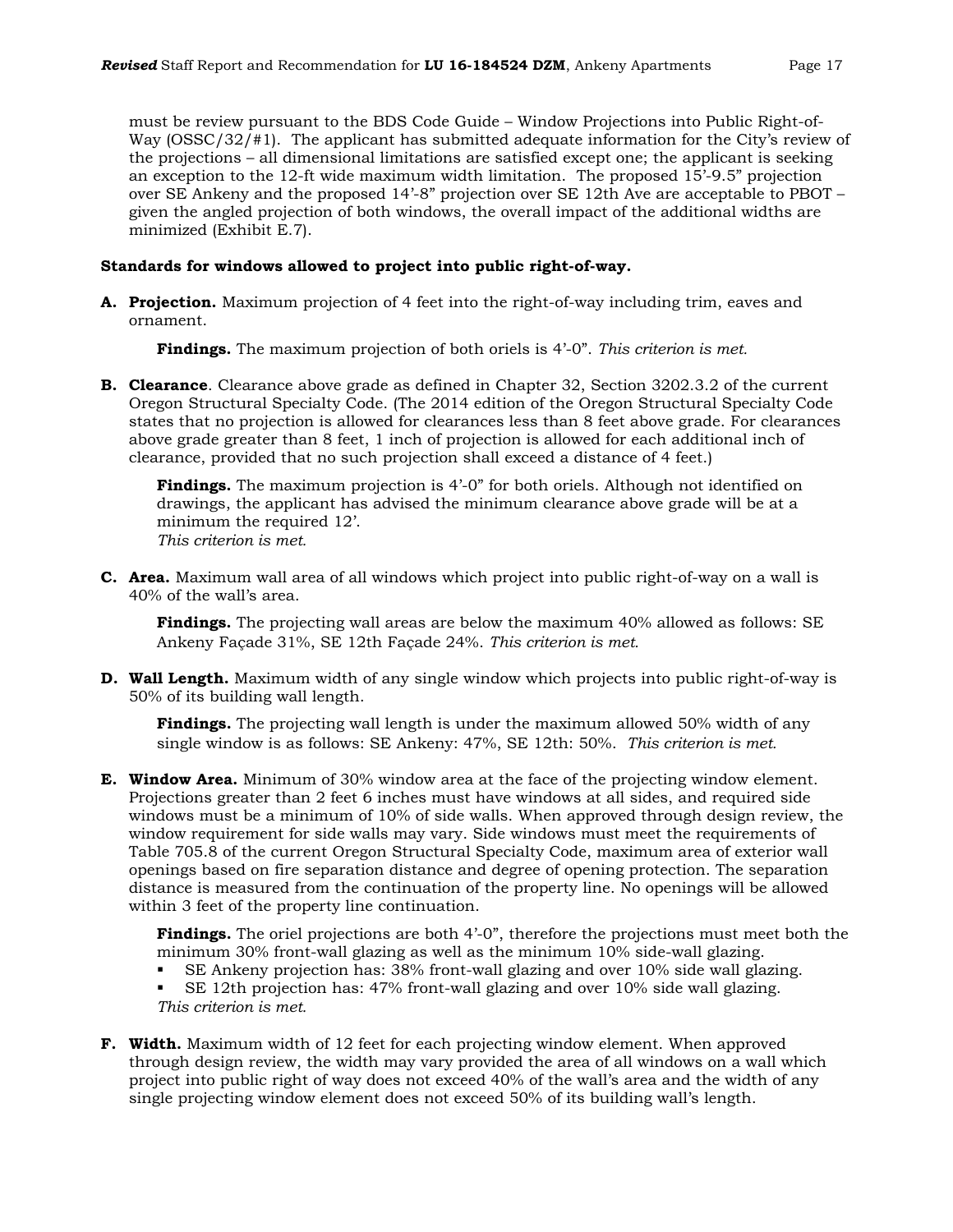**Findings.** The proposed projections are under 40% of the wall areas and do not exceed 50% of the building wall lengths as noted above.

Proposed projections are over the 12' maximum width allowed:

- SE Ankeny: 15'-9.5"
- SE 12th: 14'-8"

This Criterion is not met but is approvable with (1) compliance with standards C and D, and (2) a favorable recommendation through Design Review.Standards C and D are met. With regard to Design Review consideration, the modification will allow articulated massing above the main building entrances, which may help reduce apparent overall massing of proposal. The proposed oriel projections function as follows:

Identify the main entrances, and

 Strengthen the differentiation between street level, bay, and building above. *This criterion is met.*

**G. Separation.** Minimum separation of 12 feet measured from other projecting window elements on the same elevation or plane of wall. When approved through Design Review, required separation may vary provided the area of all projecting window elements on a wall does not exceed 40% of the wall's area and the width of any single projecting window element over the right-of-way does not exceed 50% of its building wall's length.

**Findings.** There is only one window projection proposed on each elevation. *This criterion is met.*

*This approval criterion has been met.*

#### **DEVELOPMENT STANDARDS**

Unless specifically required in the approval criteria listed above, this proposal does not have to meet the development standards in order to be approved during this review process. The plans submitted for a building or zoning permit must demonstrate that all development standards of Title 33 can be met, or have received an Adjustment or Modification via a land use review prior to the approval of a building or zoning permit.

# **CONCLUSIONS**

The design review process exists to promote the conservation, enhancement, and continued vitality of areas of the City with special scenic, architectural, or cultural value.

While there are many aspects of the proposal that are admirable, such as the net zero goals, and meet several design guidelines, such as *A8, Contribute to a Vibrant Streetscape*, fundamental challenges of scale, massing and compatibility have not been successfully addressed. While the applicant pursued some significant changes such as eliminating ground floor parking, the remaining changes were far too modest to ultimately meet the approval criteria.

Therefore, due to the lack of substantive changes to the massing, scale and bulk of the sidewalls, the open stairwells, and the extent of metal cladding, the Commission found that the following guidelines are not yet met:

- *C3-2. Respect Adjacent Residential Neighborhoods.*
- *C4. Complement the Context of Existing Buildings.*
- *C5. Design for Coherency.*

Additionally, due to the concerns with the massing of the sidewalls, and the compatibility of the metal panel cladding, staff found that some aspects of the following guidelines were also not yet met: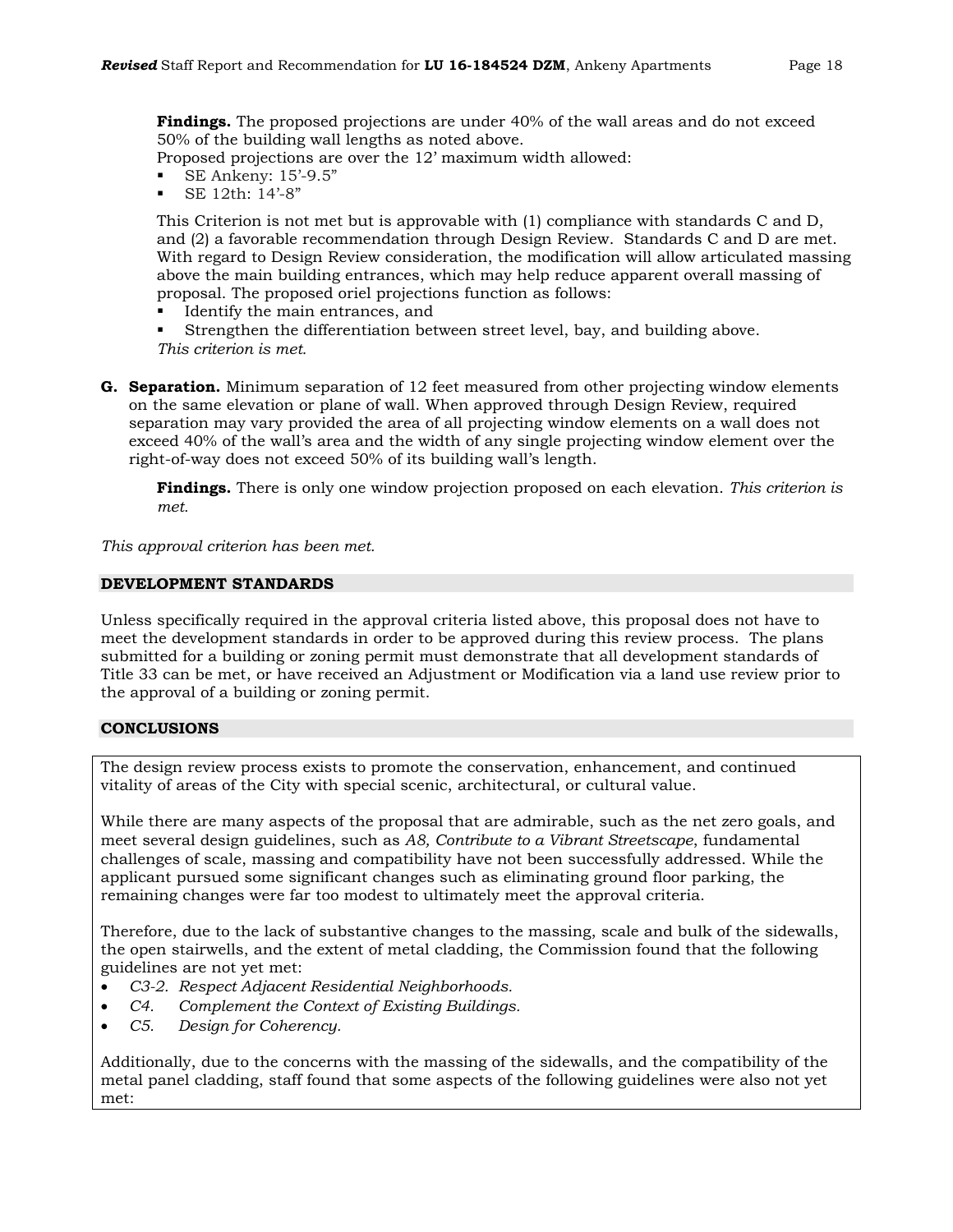- *A4. Use Unifying Elements.*
- *A5. Enhance, Embellish, and Identify Areas.*
- *C3-1 Design to Enhance Existing Themes in the District.*

Given the fundamental challenges of this high density development on an extremely restrictive lot size and unusual, mid-block "L" shape, a Design Advice Request would have been extremely beneficial to the process and the timeline for this development, as was advised by Staff at the beginning of the process, and by the Design Commission at subsequent hearings.

At the final hearing on January 5, 2017 however, the applicant chose not to make any additional changes requested by the Design Commission in order to approve the proposal, and requested a decision of denial with the intent of appealing to City Council.

#### **TENTATIVE STAFF RECOMMENDATION**

(May be revised upon receipt of new information at any time prior to the Design Commission decision)

**Denial** of Design Review for a new 5- to 6-story, seventeen (17) unit apartment building in the Central Eastside Subdistrict of the Central City Plan District, with ground floor retail, service spaces, and a residential unit fronting SE 12th.

===================================

**Procedural Information.** The application for this land use review was submitted on June 7, 2016, and was determined to be complete on **August 5, 2016**.

*Zoning Code Section 33.700.080* states that Land Use Review applications are reviewed under the regulations in effect at the time the application was submitted, provided that the application is complete at the time of submittal, or complete within 180 days. Therefore this application was reviewed against the Zoning Code in effect on **June 7, 2016**.

*ORS 227.178* states the City must issue a final decision on Land Use Review applications within 120-days of the application being deemed complete. The 120-day review period may be waived or extended at the request of the applicant. In this case, the applicant waived the 120-day review period as stated with Exhibit A.2. Unless further extended by the applicant, **the 120 days will expire on: August 5, 2017.**

#### **Some of the information contained in this report was provided by the applicant.**

As required by Section 33.800.060 of the Portland Zoning Code, the burden of proof is on the applicant to show that the approval criteria are met. The Bureau of Development Services has independently reviewed the information submitted by the applicant and has included this information only where the Bureau of Development Services has determined the information satisfactorily demonstrates compliance with the applicable approval criteria. This report is the recommendation of the Bureau of Development Services with input from other City and public agencies.

**Conditions of Approval.** If approved, this project may be subject to a number of specific conditions, listed above. Compliance with the applicable conditions of approval must be documented in all related permit applications. Plans and drawings submitted during the permitting process must illustrate how applicable conditions of approval are met. Any project elements that are specifically required by conditions of approval must be shown on the plans, and labeled as such.

These conditions of approval run with the land, unless modified by future land use reviews. As used in the conditions, the term "applicant" includes the applicant for this land use review, any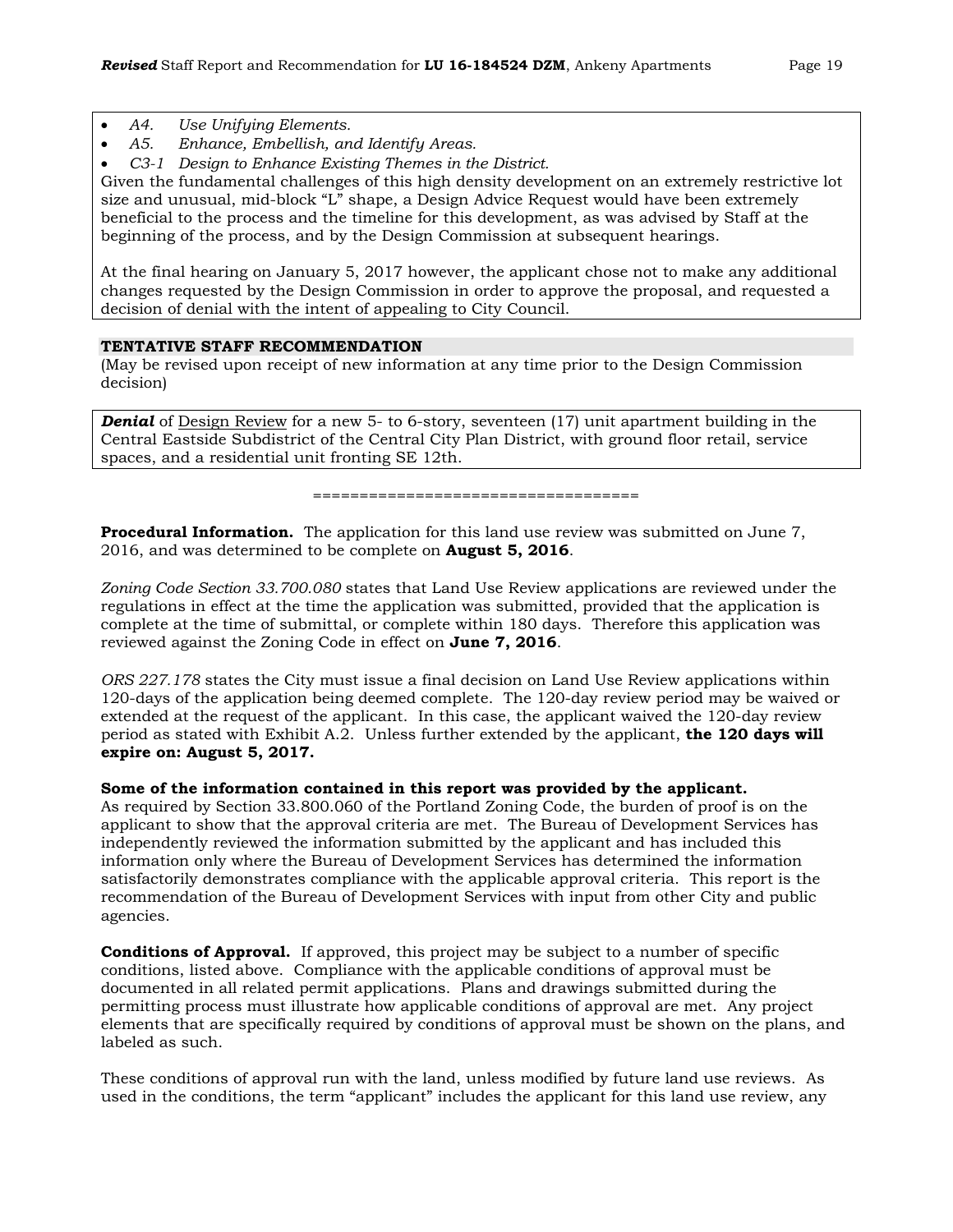person undertaking development pursuant to this land use review, the proprietor of the use or development approved by this land use review, and the current owner and future owners of the property subject to this land use review.

**This report is not a decision. The review body for this proposal is the Design Commission who will make the decision on this case.** This report is a recommendation to the Design Commission by the Bureau of Development Services. The review body may adopt, modify, or reject this recommendation. The Design Commission will make a decision about this proposal at the hearing or will grant a continuance. Your comments to the Design Commission can be mailed c/o the Design Commission, 1900 SW Fourth Ave., Suite 5000, Portland, OR 97201 or faxed to 503-823-5630.

You will receive mailed notice of the decision if you write a letter received before the hearing or testify at the hearing, or if you are the property owner or applicant. This Staff Report will be posted on the Bureau of Development Services website. Look at [www.portlandonline.com.](http://www.portlandonline.com/) On the left side of the page use the search box to find Development Services, then click on the Zoning/Land Use section, select Notices and Hearings. Land use review notices are listed by the District Coalition shown at the beginning of this document. You may review the file on this case at the Development Services Building at 1900 SW Fourth Ave., Suite 5000, Portland, OR 97201.

**Appeal of the decision**: The decision of the Design Commission may be appealed to City Council, who will hold a public hearing. If you or anyone else appeals the decision of the Design Commission, City Council will hold an evidentiary hearing, one in which new evidence can be submitted to them. Upon submission of their application, the applicant for this land use review chose to waive the 120-day time frame in which the City must render a decision. This additional time allows for any appeal of this proposal to be held as an evidentiary hearing.

**Who can appeal**: You may appeal the decision only if you write a letter which is received before the close of the record on hearing or if you testify at the hearing, or if you are the property owner or applicant. Appeals must be filed within 14 days of the decision. **An appeal fee of \$5,000.00 will be charged (one-half of the BDS application fee, up to a maximum of \$5,000.00).**

**Appeal Fee Waivers:** Neighborhood associations recognized by the Office of Neighborhood Involvement may qualify for a waiver of the appeal fee provided that the association has standing to appeal. The appeal must contain the signature of the Chair person or other person authorized by the association, confirming the vote to appeal was done in accordance with the organization's bylaws.

Neighborhood associations, who wish to qualify for a fee waiver, must complete the Type III Appeal Fee Waiver Request for Organizations Form and submit it prior to the appeal deadline. The Type III Appeal Fee Waiver Request for Organizations Form contains instructions on how to apply for a fee waiver, including the required vote to appeal.

#### **Recording the final decision.**

If this Land Use Review is approved the final decision must be recorded with the Multnomah County Recorder. A few days prior to the last day to appeal, the City will mail instructions to the applicant for recording the documents associated with their final land use decision.

• A building or zoning permit will be issued only after the final decision is recorded.

The applicant, builder, or a representative may record the final decision as follows:

• By Mail: Send the two recording sheets (sent in separate mailing) and the final Land Use Review decision with a check made payable to the Multnomah County Recorder to: Multnomah County Recorder, P.O. Box 5007, Portland OR 97208. The recording fee is identified on the recording sheet. Please include a self-addressed, stamped envelope.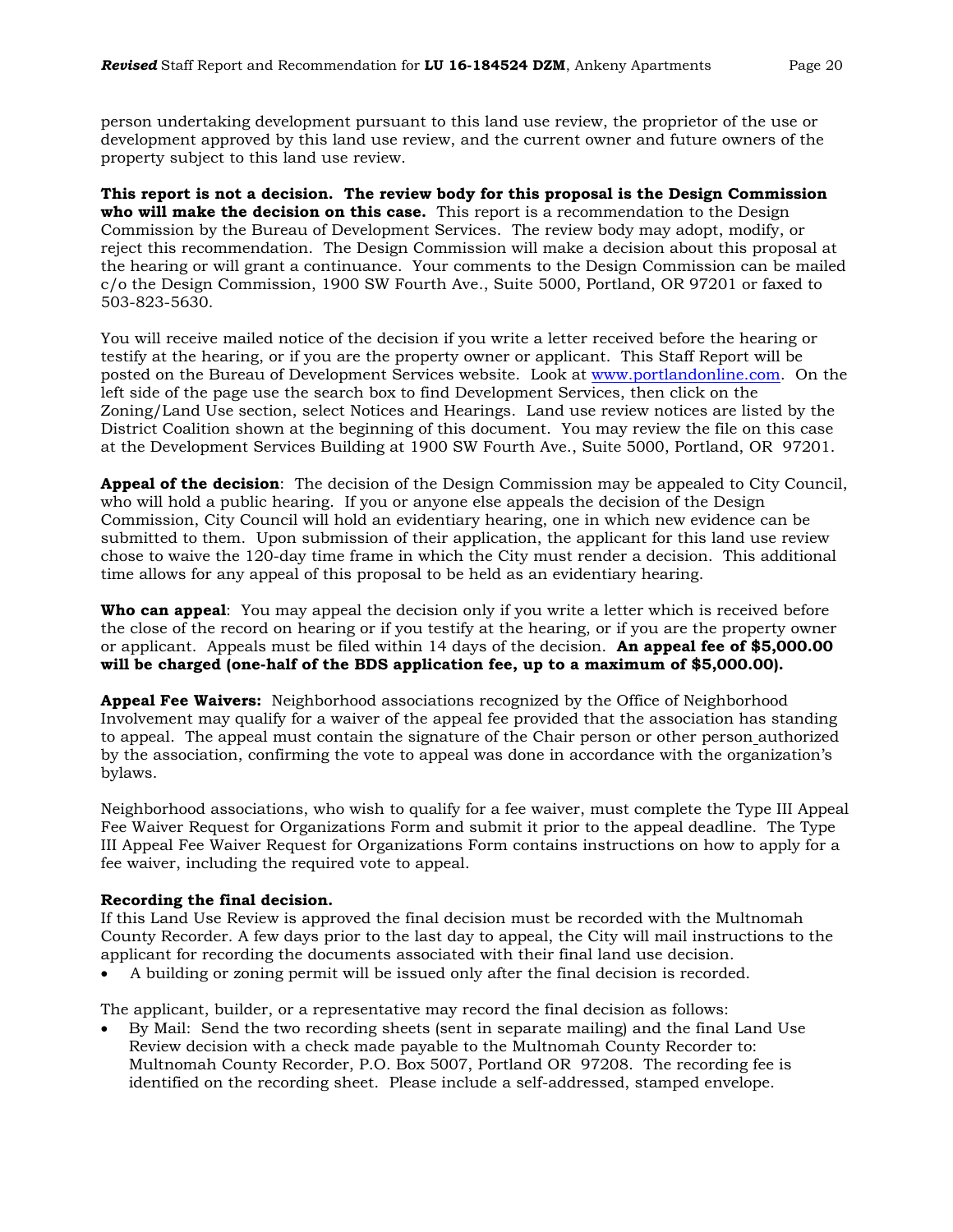• In Person: Bring the two recording sheets (sent in separate mailing) and the final Land Use Review decision with a check made payable to the Multnomah County Recorder to the County Recorder's office located at 501 SE Hawthorne Boulevard, #158, Portland OR 97214. The recording fee is identified on the recording sheet.

For further information on recording, please call the County Recorder at 503-988-3034 For further information on your recording documents please call the Bureau of Development Services Land Use Services Division at 503-823-0625.

**Expiration of this approval.** An approval expires three years from the date the final decision is rendered unless a building permit has been issued, or the approved activity has begun.

Where a site has received approval for multiple developments, and a building permit is not issued for all of the approved development within three years of the date of the final decision, a new land use review will be required before a permit will be issued for the remaining development, subject to the Zoning Code in effect at that time.

Zone Change and Comprehensive Plan Map Amendment approvals do not expire.

**Applying for your permits**. A building permit, occupancy permit, or development permit may be required before carrying out an approved project. At the time they apply for a permit, permittees must demonstrate compliance with:

- All conditions imposed herein;
- All applicable development standards, unless specifically exempted as part of this land use review;
- All requirements of the building code; and
- All provisions of the Municipal Code of the City of Portland, and all other applicable ordinances, provisions and regulations of the City.

Planner's Name: Grace Jeffreys Date: January 18, 2017

# **EXHIBITS** - NOT ATTACHED UNLESS INDICATED

- A. Applicant's Statement:
	- 1. Initial application, narratives, drawings, 6/7/16
	- 2. 120-day waiver
	- 3. Revised application, narratives, drawings, 8/5/16
	- 4. Revised drawings and appendix with context, diagrams, renderings, 9/28/16
- B. Zoning Map (attached):
	- 1. Zoning map
- C. Plans & Drawings:
	- 1. Site Plan (attached)
	- 2. Through C.7 Floor Plans
	- 8. Through C.13 Elevations, color
	- 14. Through C.19 Elevations, b/w, (attached)
	- 20. Through C.21 Building Sections
	- 22. Wall Sections
	- 23. Through C.25 Enlarged Elevations
	- 26. Through C.28 Details
	- 29. Through C.34 Materials
	- 35. Through C.39 Landscape
	- 40. Through C.41 Lighting
	- 42. Through C.43 Civil
	- 44. Through C.54 Cutsheets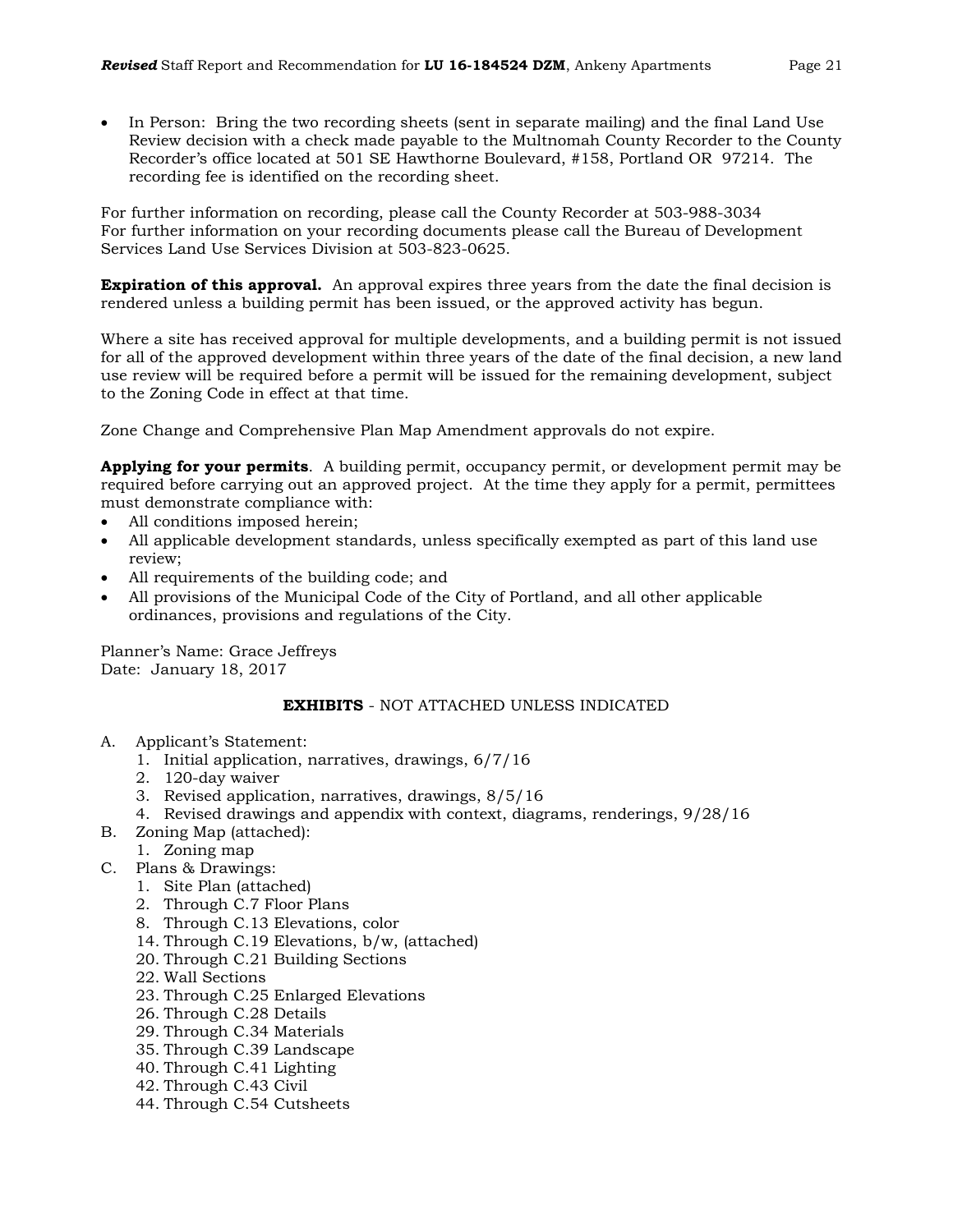- D. Notification information:
	- 1. Request for response
	- 2. Posting letter sent to applicant
	- 3. Notice to be posted
	- 4. Applicant's statement certifying posting
	- 5. Mailing list
	- 6. Mailed notice
- E. Agency Responses:
	- 1. Fire Bureau
	- 2. Site Development Review Section of Bureau of Development Services
	- 3. Life Safety Review Section of Bureau of Development Services
	- 4. Water Bureau
	- 5a. Bureau of Environmental Services
	- 5b. Bureau of Environmental Services, addendum
	- 6. Bureau of Parks, Forestry Division
	- 7a. Bureau of Transportation Engineering and Development Review
	- 7b. Bureau of Transportation Engineering and Development Review, addendum
- F. Letters:
	- 1. Jeff Burns, 9/18/16, stating concerns with the proposal and lack of neighborhood interaction.
	- 2. Mary Roberts and Michael J. Beglan, 9/27/16, stating concerns regarding contextual response, massing and scale, and pedestrian safety.
- G. Other:
	- 1. Original LUR Application
	- 2. Site images
	- 3. Pre-Application Conference notes, 3/2/16
	- 4. RFC, 6/13/16
	- 5. Incomplete letter, 7/6/16
- H. Other:
	- 1. Staff Report, 9/30/16
	- 2. Staff Memo, 9/30/16
	- 3. HRI for three adjacent structures on SE 12th
	- 4. Staff PPT, 10/6/16
	- 5. Applicant PPT, 10/6/16
	- 6. Public Testimony, 9/22/16
	- 7. 12th Avenue Elevation (from public)
	- 8. Staff notes from hearing, 10/14/16
	- 9. Decibels chart
	- 10. Revised drawings, car parking removed, 10/28/16
	- 11. Revised drawings and narrative, 11/17/16
	- 12. Revised Staff Report, 11/22/16
	- 13. Revised Staff Memo, 11/22/16
	- 14. Letter from Mary Roberts, stating concerns regarding the proposal meeting GL's A4, A5, and C12 -contextual response, massing, and scale.
	- 15. Staff PPT, 12/1/16
	- 16. Public Testimony, 12/1/16
	- 17. Letter from Michael J. Beglan,  $12/1/16$ , stating concerns with proposal meeting design review requirements, noted in 33.420.
	- 18. Staff notes from hearing, 12/6/16
	- 19. Revised narrative and drawings, 12/22/16
	- 20. Revised Staff Report, 12/30/16
	- 21. Revised Staff Memo, 12/30/16
	- 22. Letter from Mary Roberts, stating concerns with the proposal, 1/4/17.
	- 23. Public Testimony, 1/5/17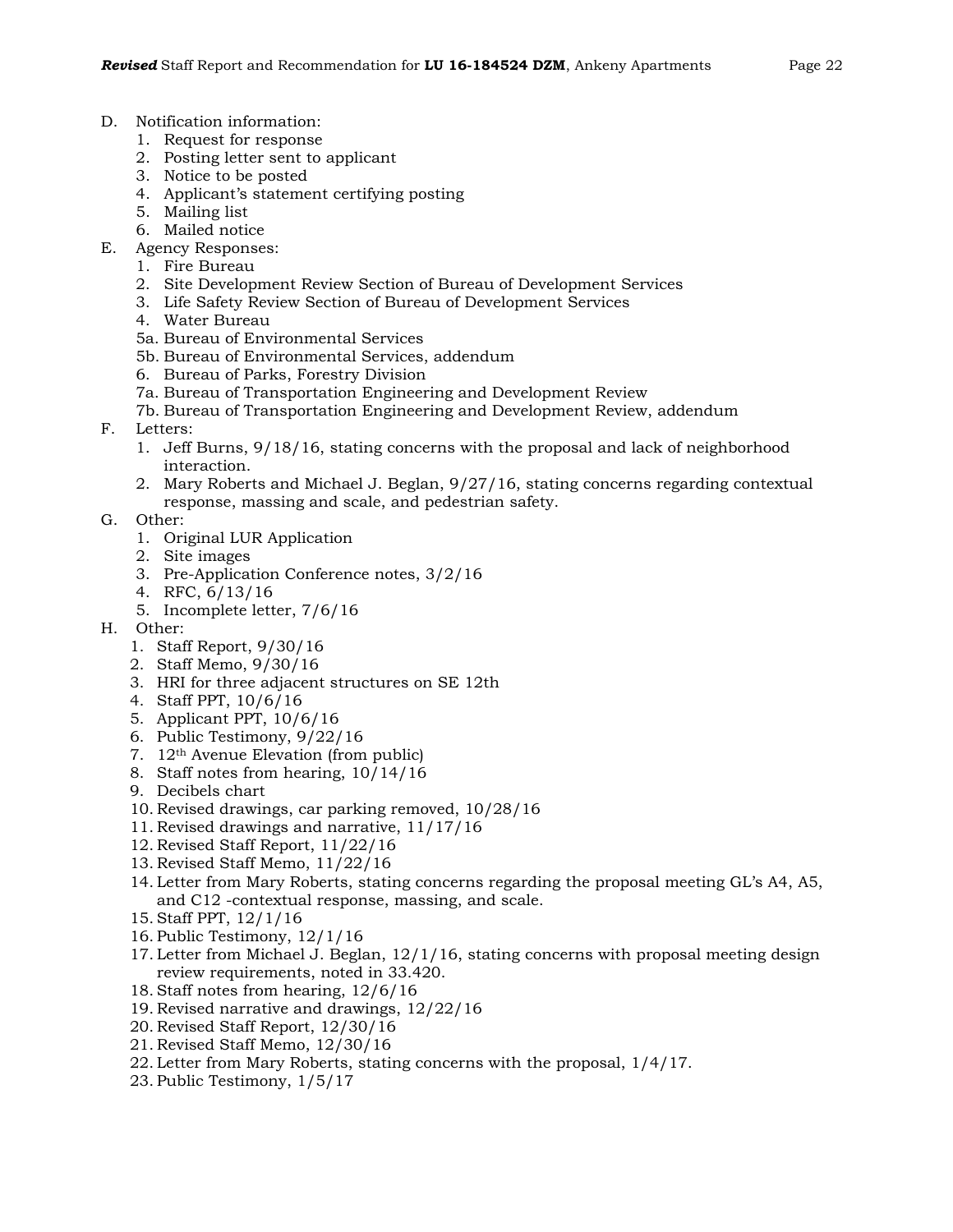- 24. Letter from Michael Belgin, stating concerns regarding the proposal meeting GL's C3-2 and C4 -contextual response, massing, and scale, 1/4/17.
- 25. Letter from Damian Crowder, PDC, stating support of the proposal, 1/5/17, 1:41 PM.

**The Bureau of Development Services is committed to providing equal access to information and hearings. Please notify us no less than five business days prior to the event if you need special accommodations. Call 503-823-7300 (TTY 503-823- 6868).**